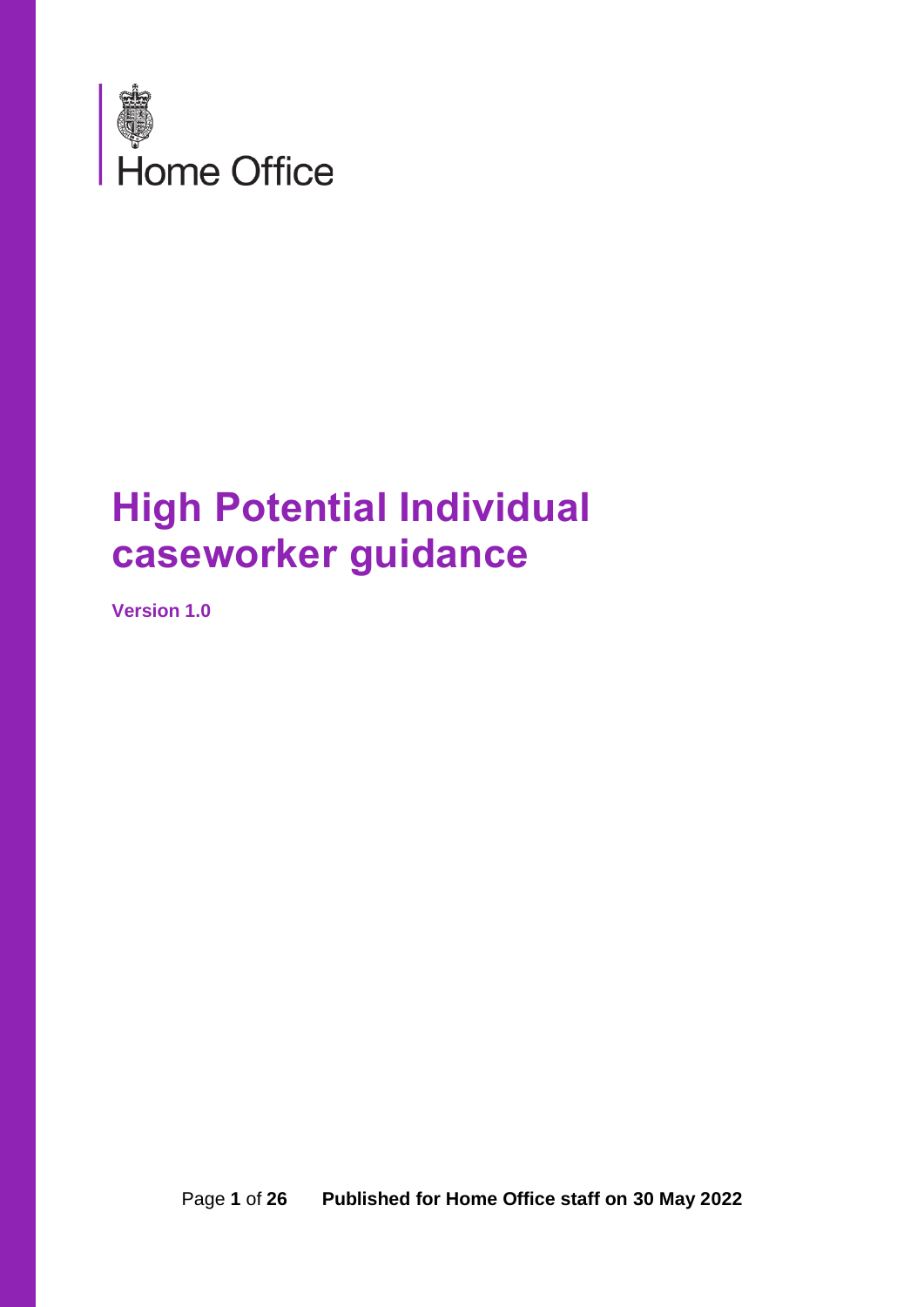# <span id="page-1-0"></span>**Contents**

| Suitability for entry clearance and permission to stay applications  11 |
|-------------------------------------------------------------------------|
|                                                                         |
|                                                                         |
| Eligibility for entry clearance and permissions to stay applications 12 |
|                                                                         |
|                                                                         |
|                                                                         |
|                                                                         |
|                                                                         |
|                                                                         |
|                                                                         |
|                                                                         |
|                                                                         |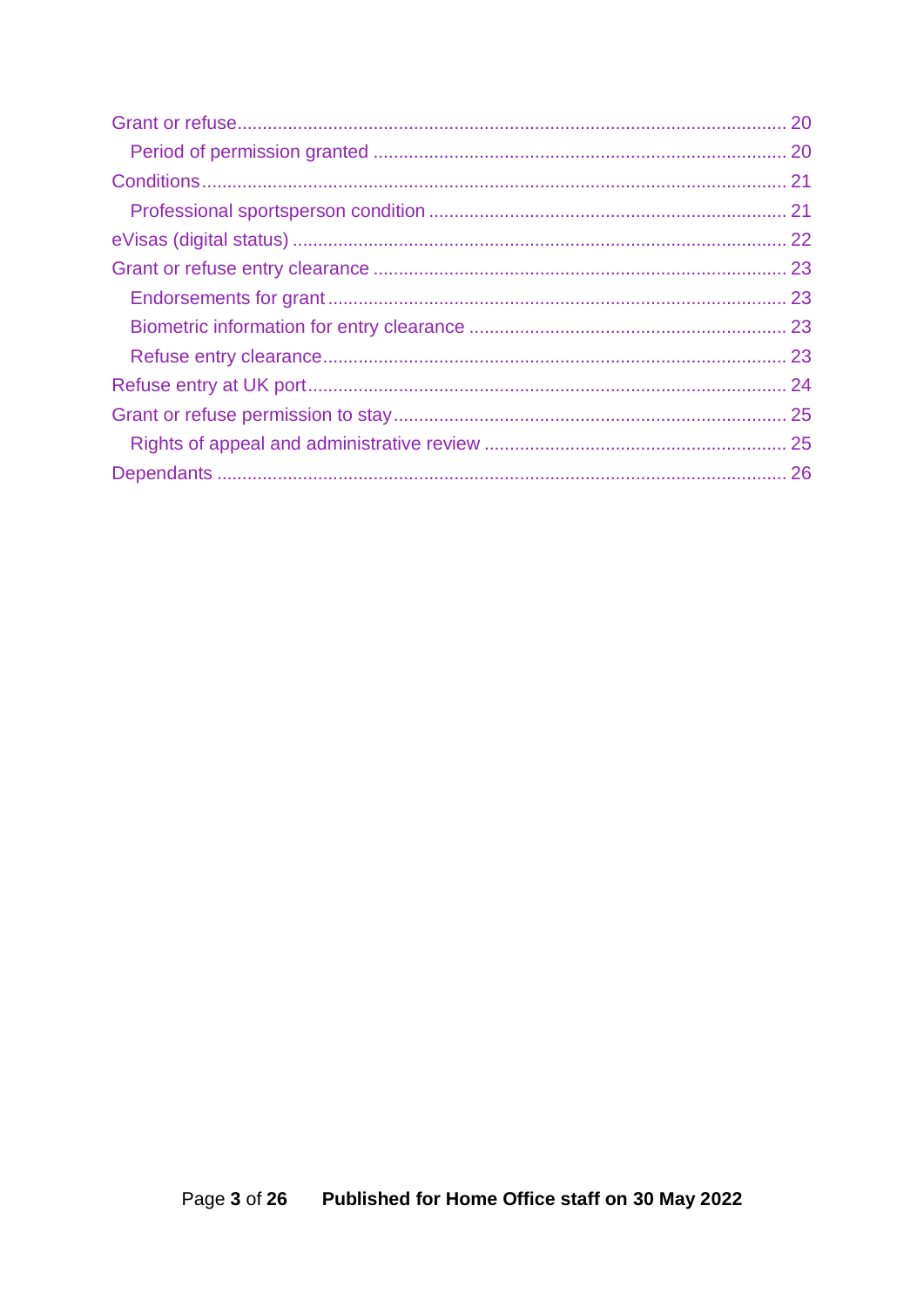# <span id="page-3-0"></span>About this guidance

This guidance tells caseworkers how to consider applications to enter or remain in the UK under the High Potential Individual route. 'You' in this guidance means a caseworker.

This guidance is designed to be used alongside [Appendix High Potential Individual](https://www.gov.uk/guidance/immigration-rules/immigration-rules-appendix-high-potential-individual) of the Immigration Rules. The rules explain the requirements an applicant must meet, and this guidance provides additional information on how to consider their application. Paragraph references refer to Appendix High Potential Individual unless otherwise stated.

You may also need to refer to the following section of the Rules, where relevant:

- [Part 9: Grounds for refusal](https://www.gov.uk/guidance/immigration-rules/immigration-rules-part-9-grounds-for-refusal)
- [Part 10: Police Registration](https://www.gov.uk/guidance/immigration-rules/immigration-rules-part-10-registering-with-the-police)
- [Appendix High Potential Individual](https://www.gov.uk/guidance/immigration-rules/immigration-rules-appendix-high-potential-individual)
- [Appendix ATAS](https://www.gov.uk/guidance/immigration-rules/immigration-rules-appendix-atas-academic-technology-approval-scheme-atas)
- [Appendix English Language](https://www.gov.uk/guidance/immigration-rules/immigration-rules-appendix-english-language)
- [Appendix Finance](https://www.gov.uk/guidance/immigration-rules/immigration-rules-appendix-finance)

## <span id="page-3-1"></span>**Contacts**

If you have any questions about the guidance and your line manager or senior caseworker cannot help you or you think that the guidance has factual errors, then email the PBS and Economic Migration policy team.

If you notice any formatting errors in this guidance (broken links, spelling mistakes and so on) or have any comments about the layout or navigability of the guidance then you can email the Guidance Rules and Forms team.

## <span id="page-3-2"></span>**Publication**

Below is information on when this version of the guidance was published:

- version **1.0**
- published for Home Office staff on **30 May 2022**

## <span id="page-3-3"></span>**Changes from last version of this guidance**

This is new guidance.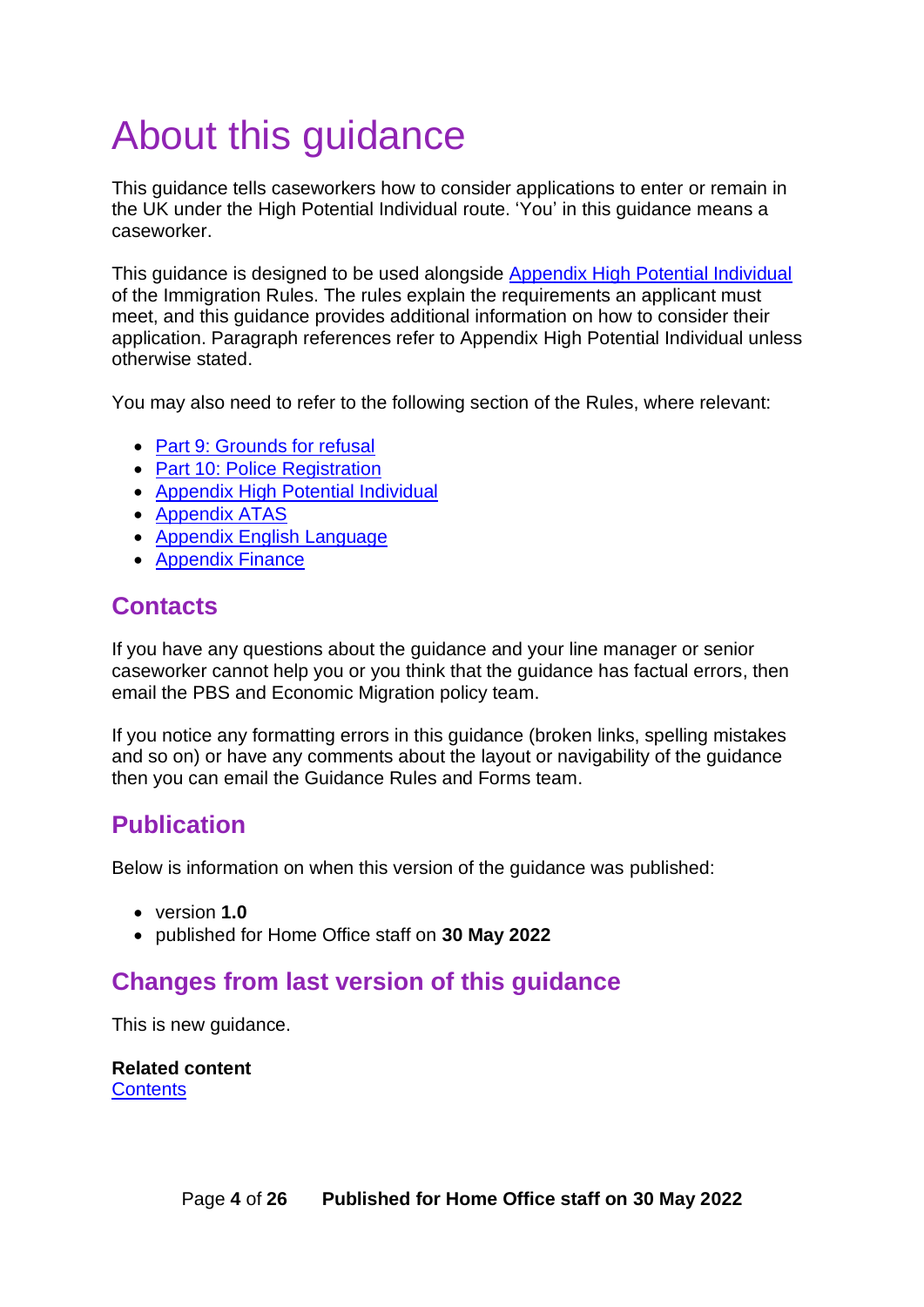## <span id="page-4-0"></span>Overview of the High Potential Individual Route

This section provides an introduction to the High Potential Individual route.

The High Potential Individual route is a work route which was introduced on 30 May 2022 and provides a route for international graduates who have been awarded an overseas degree-level academic qualification that is equivalent to a UK bachelor's or postgraduate degree. The qualification must have been awarded no more than 5 years before their application and be from a university that appears on the [Global](https://www.gov.uk/government/publications/high-potential-individual-visa-global-universities-list)  [Universities List \(GUL\)](https://www.gov.uk/government/publications/high-potential-individual-visa-global-universities-list) which covers the date of award. The GUL is published annually on the Gov.UK website.

An applicant does not require a prior job offer to qualify and will be permitted to work in the UK without the need for a sponsor.

Dependent partners and children can apply on this route, as set out in the Dependants guidance.

High Potential Individual is not a route to settlement in the UK.

## <span id="page-4-1"></span>**Requirements**

The requirements applicants must meet are split into 3 parts:

- 1. **Validity requirements** these outline the requirements which must be met for the application to be valid. They ensure, for example, the applicant has used the correct form and supplied any required identity documents. Applications which do not meet these requirements are invalid and may be rejected and not considered: see guidance on [validity.](#page-8-0)
- 2. **Suitability requirements** these requirements relate to the suitability of the applicant to be granted any form of permission, not specifically whether they qualify as a High Potential Individual. Applicants must not fall for refusal on general grounds under Part 9 of the rules, must not be in breach of immigration laws (except for periods of overstaying where paragraph 39E applies) and must not be on immigration bail. Applications which do not meet the suitability requirements must be refused: see guidance on [suitability.](#page-9-2)
- 3. **Eligibility requirements** these are the main requirements specific to the High Potential Individual route. Applications which do not meet these requirements must be refused.

The table below sets out the paragraphs in Appendix High Potential Individual for each of these requirements: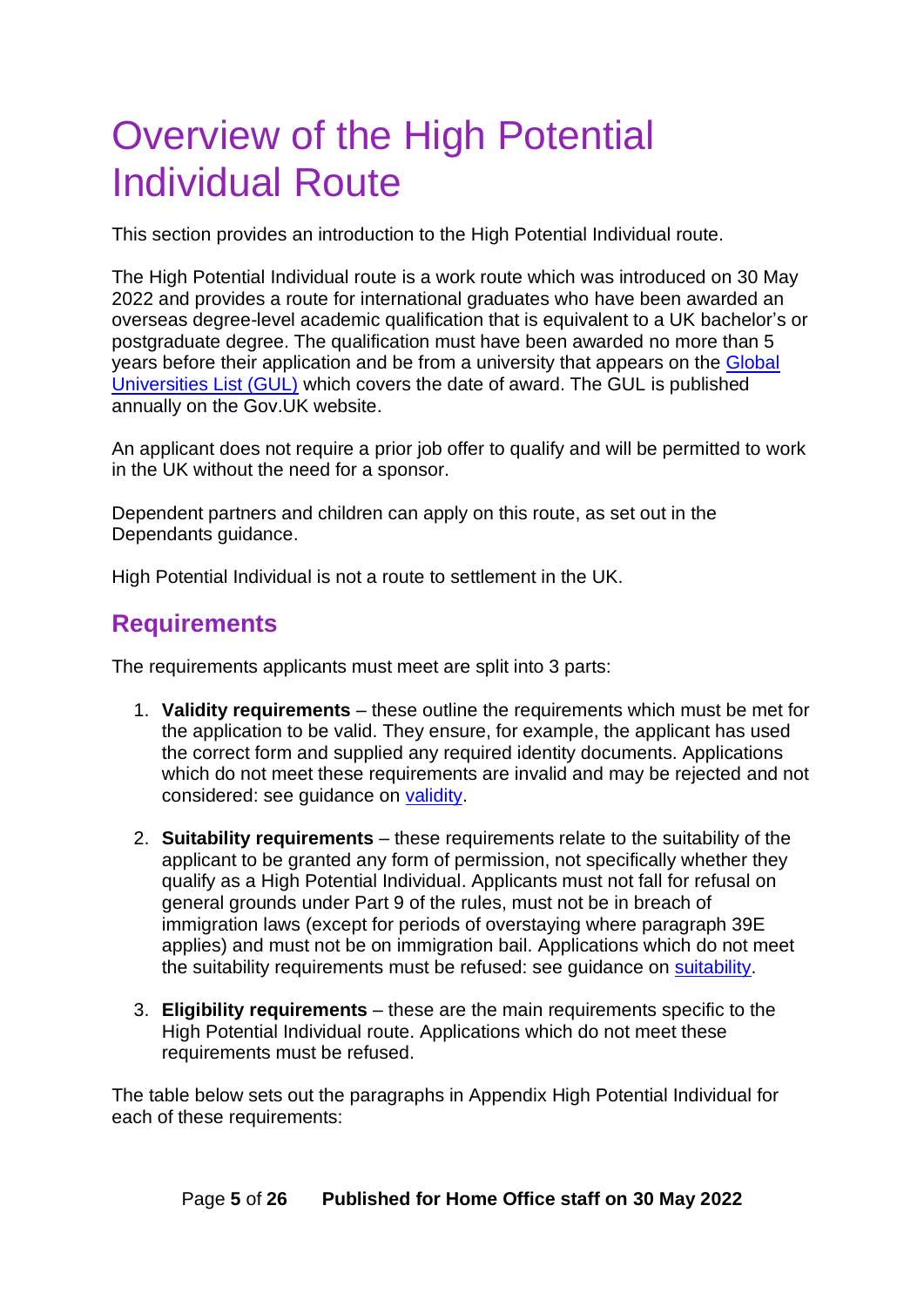| <b>Application</b>           | <b>Validity</b>                      | <b>Suitability</b> | <b>Eligibility</b> |
|------------------------------|--------------------------------------|--------------------|--------------------|
| Main applicants - entry      | HPI 1.1 to HPI $\mid$ HPI 2.1 to HPI |                    | $HPI$ 3.1 to       |
| clearance and permission to  | 1.7                                  | $2.2^{\circ}$      | <b>HPI 7.4</b>     |
| stay                         |                                      |                    |                    |
| Dependants - entry clearance | <b>HPI 10.1 to</b>                   | HPI 11.1 to        | HPI 12.1 to        |
| and permission to stay       | <b>HPI 10.5</b>                      | HPI 11.2           | HPI 17.5           |

## <span id="page-5-0"></span>**Representatives**

If an applicant has a UK based representative, you must check the representative is approved to provide immigration advice with either:

- [the Office of the Immigration Services Commissioner \(OISC\)](https://www.gov.uk/government/organisations/office-of-the-immigration-services-commissioner)
- one of the following authorities:
	- o [the Law Society](https://www.lawsociety.org.uk/en)
	- o [the Law Society of Scotland](https://www.lawscot.org.uk/)
	- o [the Law Society of Northern Ireland](https://www.lawsoc-ni.org/)
	- o [the General Council of the Bar](https://www.barcouncil.org.uk/)
	- o [the Chartered Institute of Legal Executives](https://www.cilex.org.uk/)
	- o [the Faculty of Advocates](https://www.advocates.org.uk/)
	- o [the General Council of the Bar of Northern Ireland](https://www.barofni.com/)

If the representative does not have the necessary permission to provide immigration advice, you must direct all communications to the applicant instead.

## <span id="page-5-1"></span>**Burden and standard of proof**

The burden of proof is on the applicant to show they meet the requirements of the route. The standard of proof is the balance of probabilities (which means it is more likely than not). When considering the application, you should have regard to all the relevant information and you should request more information, or clarification, if you need to do so.

## <span id="page-5-2"></span>**Requesting more information**

If you are in need of more information, or the clarification of certain details, to be able to consider the application, then you should refer to the [Evidential Flexibility](https://www.gov.uk/government/publications/points-based-system-evidential-flexibility)  [guidance.](https://www.gov.uk/government/publications/points-based-system-evidential-flexibility)

## <span id="page-5-3"></span>**Verifying documents**

#### <span id="page-5-4"></span>Verification checks

You must be satisfied that the documents an applicant has submitted with their application are genuine. You may need to verify documentation if:

- you have reasonable doubts about the authenticity of any document
- there is an instruction based on risk-profiles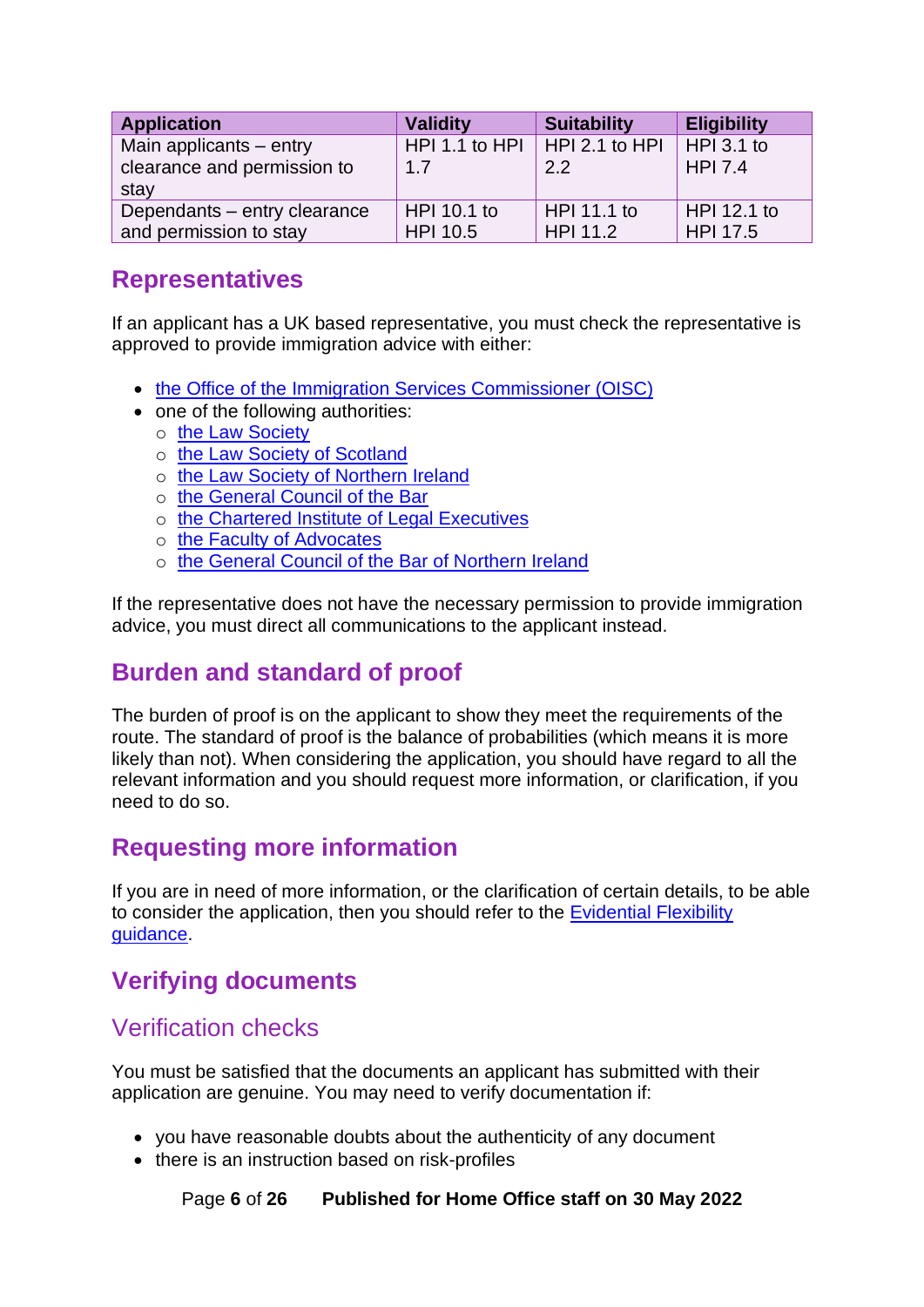The process for verifying documents will vary in each case, but may involve checking the authenticity of documents with:

- UK Fectis
- Banks
- employers
- universities
- professional bodies
- the relevant embassy or high commission
- other government departments (in the UK and overseas)

The purpose of these checks is to make sure that the document provided is genuine and accurately reflects statements made in the application. There is guidance available on how to refer documents to the V&C Sheffield Enrichment & Document Verification Team, which is responsible for conducting verification checks for Marriage and Family (M&F), Work and Study (W&S) routes.

Verification checks will be returned with one of the following results:

- documents have been confirmed to be genuine
- documents have been confirmed to be false
- the check returns an inconclusive result

If the documents have been confirmed as genuine, you must continue to consider the application.

If the documents have been confirmed as false, you must refer to guidance on general grounds for refusal. You must retain the document verification report on the case work system.

If the verification check returns as inconclusive, you must discount the document as evidence. The applicant cannot rely on this evidence, if alternate evidence has also been provided, that meets the requirement, this can be used instead

## <span id="page-6-0"></span>**Translating documents**

If the documents are not in English or Welsh, the applicant must provide a fully certified translation from a professional translator or translation company that can independently be verified by the Home Office. The translation must include all the following information:

- confirmation it is an accurate translation of the document
- the date of the translation
- the full name and signature of the translator or an official from the translation company
- the translator or translation company's contact details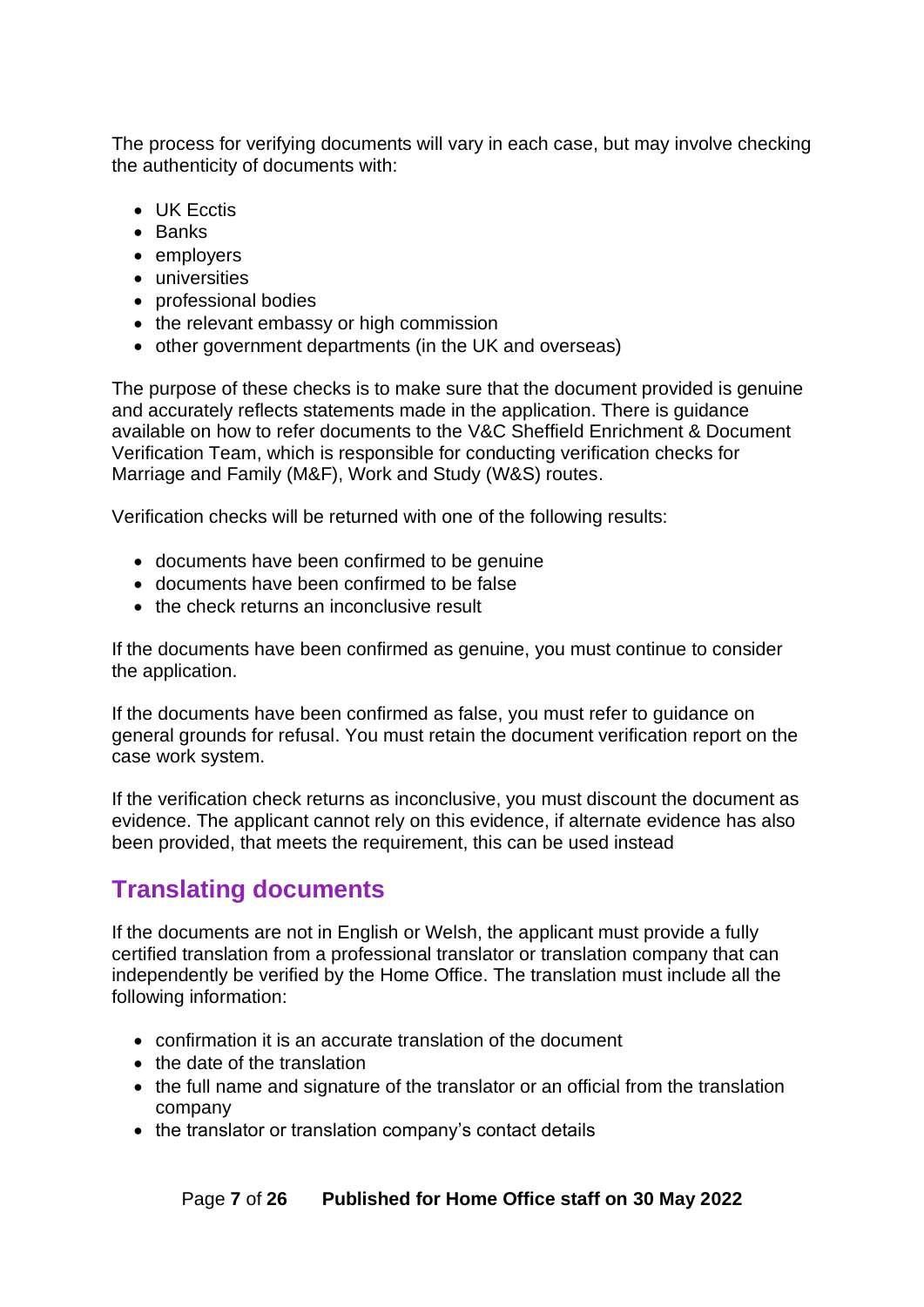If no translation is supplied, you should request one. If the applicant still does not provide a translation or if you are unable to verify the translation, the document must not be accepted as evidence.

#### **Related content**

**[Contents](#page-1-0)** 

**Related external links** [Evidential Flexibility guidance](https://www.gov.uk/government/publications/points-based-system-evidential-flexibility) OPI 1184 - VC Sheffield Enrichment Team [Global Universities List \(GUL\)](https://www.gov.uk/government/publications/high-potential-individual-visa-global-universities-list)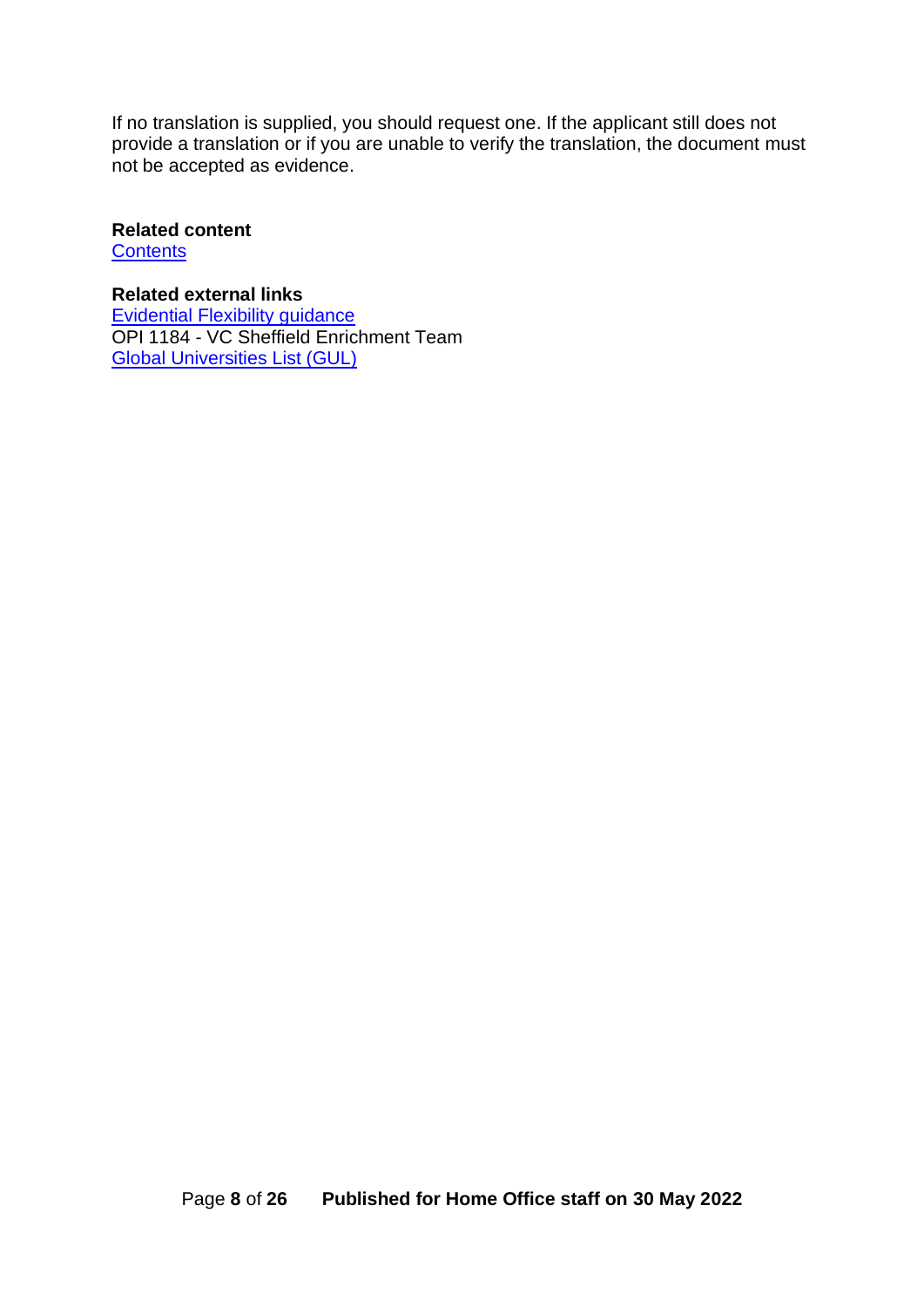## <span id="page-8-0"></span>Validity for entry clearance and permission to stay

This section tells you where to find the validity requirements an applicant must meet when they apply for entry clearance or permission to stay as a High Potential Individual.

Before considering suitability and eligibility, you must check the application is valid by referring to paragraphs HPI 1.1 to HPI 1.7 and reviewing the information on the case work system.

If you are not satisfied the application meets all the validity requirements, you should consider whether to request more information, reject the application or proceed to consider.

You must consult the Validation, variation and withdrawal of applications guidance.

## <span id="page-8-1"></span>**Application fees and Immigration Health Charge**

The applicant must have paid the relevant application fee and any Immigration Health Charge (sometimes called the Immigration Health Surcharge or IHS). For further information, please see the guidance on the Immigration Health Charge.

## <span id="page-8-2"></span>**Biometrics and identity documents**

You must check that the applicant's biographics match those in their valid passport or other travel document.

#### <span id="page-8-3"></span>**Minimum age**

All applicants must be aged 18 or over on the date of application.

## <span id="page-8-4"></span>**Government or international scholarship agency awards**

Where an applicant has received an award covering fees and living costs from a Government or international scholarship agency in the 12 months before the date of application, the government or agency must provide written consent to the application.

## <span id="page-8-5"></span>**Switching**

An applicant who is in the UK cannot apply to switch into the High Potential Individual route if they have, or were last granted, permission:

- as a Visitor
- as a Short-term Student

Page **9** of **26 Published for Home Office staff on 30 May 2022**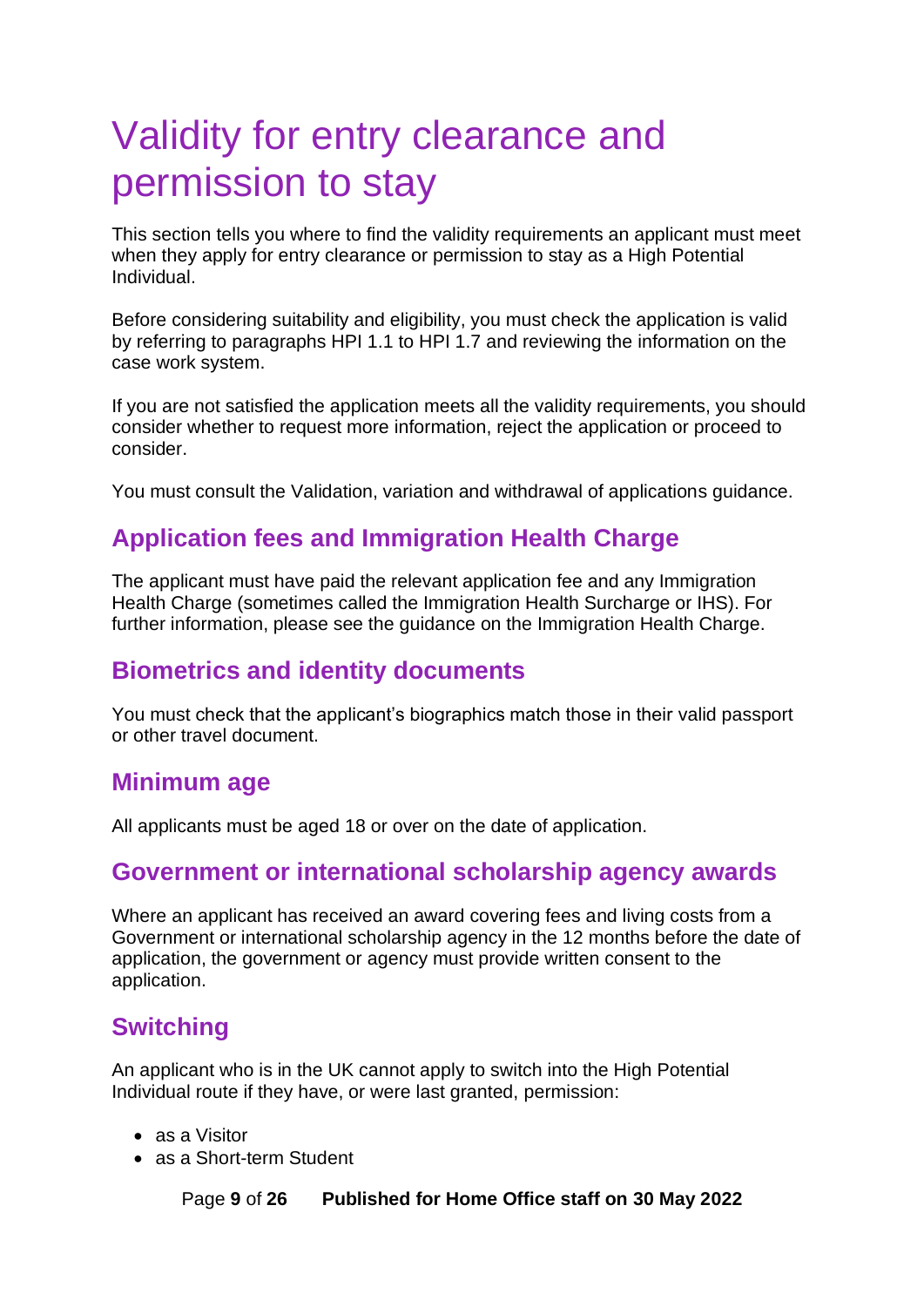- as a Parent of a Child Student
- as a Seasonal Worker
- as a Domestic Worker in a Private Household
- outside the Immigration Rules

An application which does not meet all the above validity requirements is invalid and may be rejected and not considered: see guidance on Validation, variation and withdrawal of applications.

#### <span id="page-9-0"></span>**Previous periods of postgraduate permission**

You must check the applicant's immigration history to make sure that the applicant has not previously been granted permission under the High Potential Individual, Graduate route or the Doctorate Extension Scheme (DES). If they have previously been granted permission under the HPI, Graduate route or DES, the application must be rejected as invalid.

#### <span id="page-9-1"></span>**Irish citizens**

Most Irish citizens do not need permission to live and work in the UK and therefore are not eligible to apply for permission under the Immigration Rules. You must reject any application for a visa from an Irish citizen as invalid, except where they are subject to:

- a deportation order made under section 5(1) of the Immigration Act 1971
- an exclusion decision, or an exclusion order made under regulation 23(5) of the Immigration (European Economic Area) Regulations 2016
- a travel ban implemented under section 8B of the Immigration Act 1971

If an Irish citizen falls within one of the above categories, you should consider their application in line with the rules in the same way as any other applicant.

If further information is required, please contact the CTA Policy Team.

**Related content [Contents](#page-1-0)** 

<span id="page-9-2"></span>**Related external links** Validation, variation and withdrawal of applications Immigration health surcharge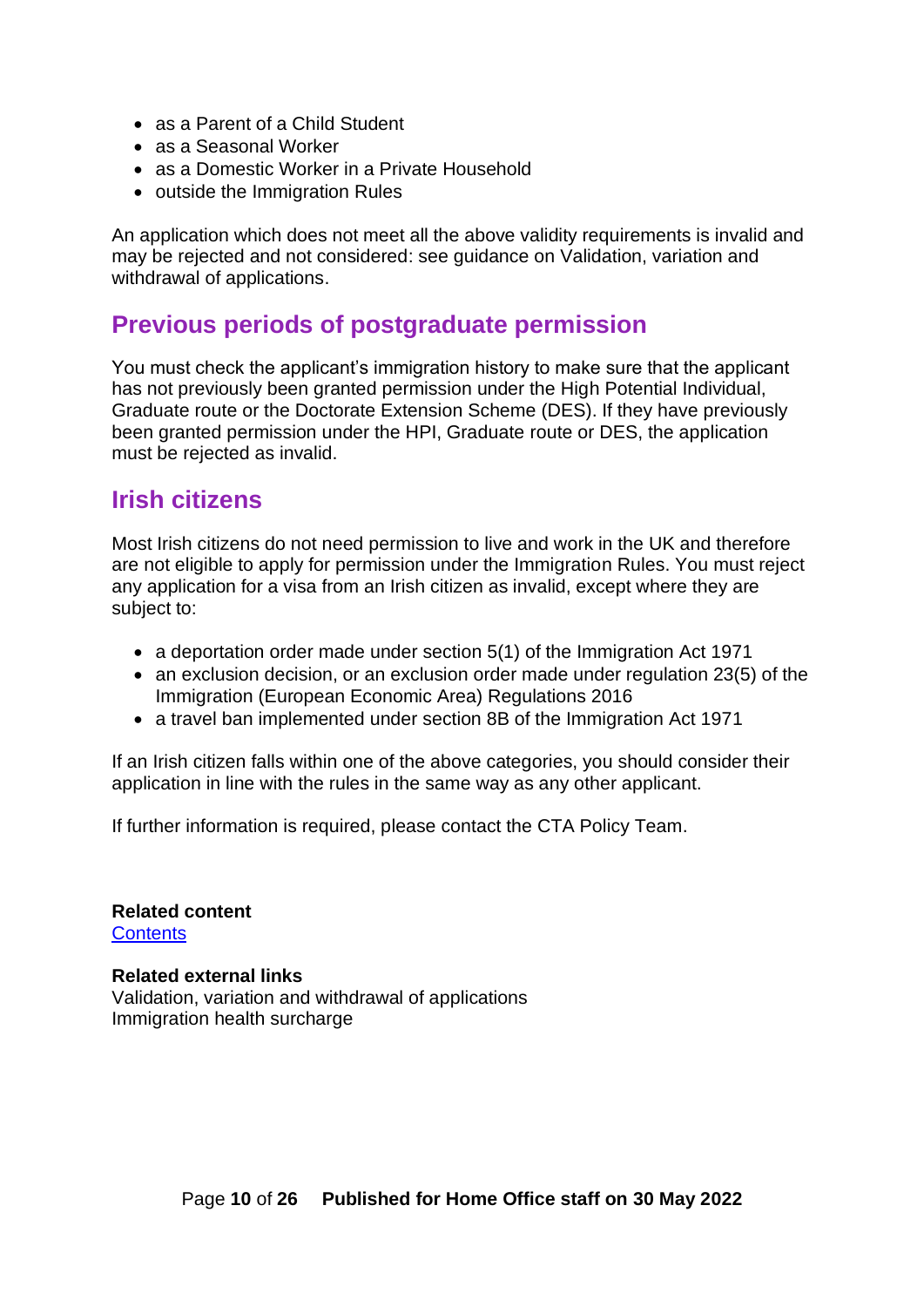## <span id="page-10-0"></span>Suitability for entry clearance and permission to stay applications

This section tells you where to find the suitability requirements an applicant must meet when they apply for entry clearance or permission to stay as a High Potential Individual.

You must check the application meets the suitability requirements by referring to:

• the suitability requirements for High Potential Individual, set out in paragraphs HPI 2.1 to HPI 2.2.

Applications which do not meet the suitability requirements must be refused. You will need to review the applicant's immigration history, the answers given to the suitability questions on the application form and consider the quidance on Part 9 [grounds for refusal.](https://www.gov.uk/guidance/immigration-rules/immigration-rules-part-9-grounds-for-refusal)

## <span id="page-10-1"></span>**Overstaying**

You must check the applicant is not in breach of immigration laws, except for periods of overstaying which can be disregarded under paragraph 39E of the Immigration Rules. Refer to the guidance for overstaying. You can check the applicant's current immigration status on Atlas.

## <span id="page-10-2"></span>**Immigration bail**

Any applicant who is in the UK on immigration bail is not suitable for the High Potential Individual route. You can check whether the applicant is on bail by checking the relevant caseworker systems.

**Related content [Contents](#page-1-0)** 

**Related external links** Immigration Bail [Part 9 grounds for refusal](https://www.gov.uk/guidance/immigration-rules/immigration-rules-part-9-grounds-for-refusal)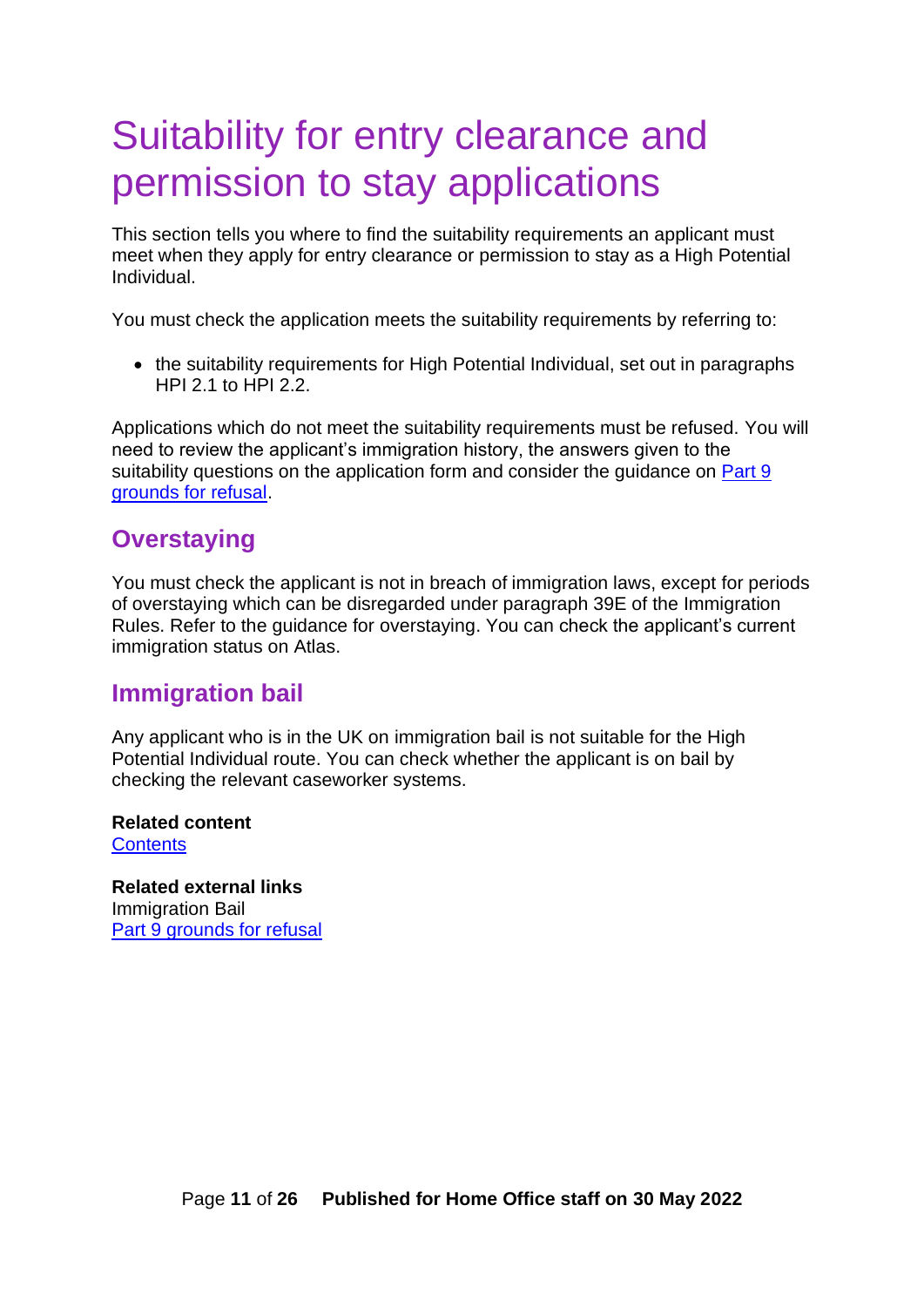## <span id="page-11-0"></span>Eligibility for entry clearance and permissions to stay applications

This section tells you the requirements an applicant must meet to be granted either entry clearance or permission to stay as a High Potential Individual.

The requirements for granting entry clearance or permission to stay can be found in the eligibility requirements contained in Appendix High Potential Individual.

To be eligible applicants must be awarded 70 points (for the Global Universities List degree, English language skills and financial requirement). In some cases (mainly entry clearance applications), applicants must also satisfy non-points requirements regarding tuberculosis testing.

The eligibility requirements can be found in the rules as set out below:

- Entry requirement (HPI 3.1)
- Tuberculosis certificate (HPI 3.2)
- Points requirement (overview) (HPI 4.1)
- Points for Global Universities List degree requirement (mandatory) (HPI 5.1- 5.4)
- Points for the English language requirement (mandatory) (HPI 6.1-6.3)
- Points for the Financial requirement (mandatory) (HPI 7.1-7.4)

Applications which do not meet these requirements must be refused.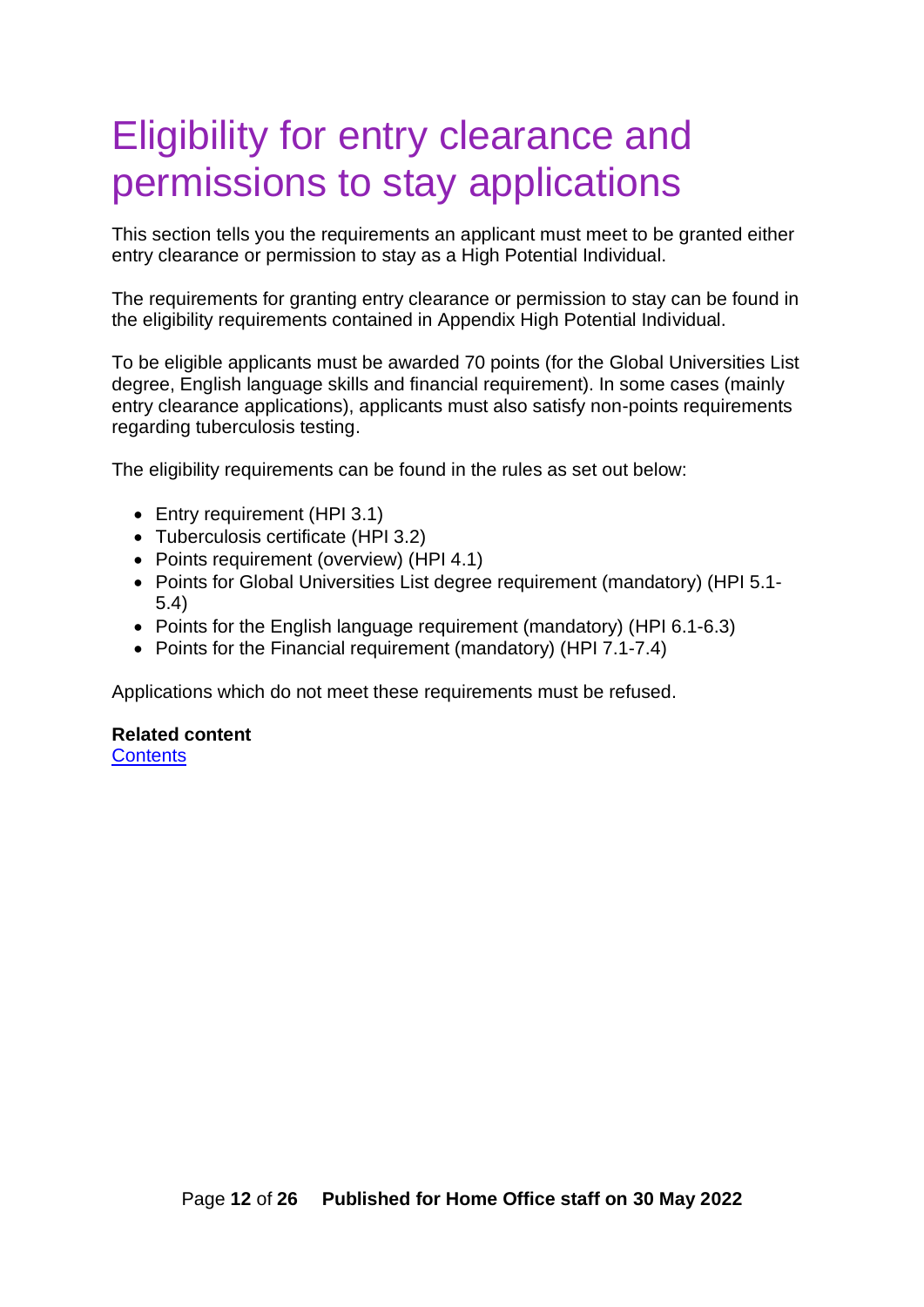## <span id="page-12-0"></span>Tuberculosis certificate

This section tells you about the tuberculosis (TB) certificate requirement for application for entry clearance in the High Potential Individual route.

An applicant must provide a valid TB certificate with their application, if they have been present within a country listed in [Appendix T](https://www.gov.uk/guidance/immigration-rules/immigration-rules-appendix-t-tuberculosis-screening) of the Immigration Rules for more than 6 months immediately before the date of application.

If an applicant has not supplied a valid TB test certificate when they are required to, you should refuse the application under paragraph HPI 3.2.

There is information on [GOV.UK](https://www.gov.uk/tb-test-visa) regarding which applicants are required to obtain a TB certificate before applying and the valid test centres.

**Related content [Contents](#page-1-0)** 

**Related external links** [Appendix T](https://www.gov.uk/guidance/immigration-rules/immigration-rules-appendix-t-tuberculosis-screening)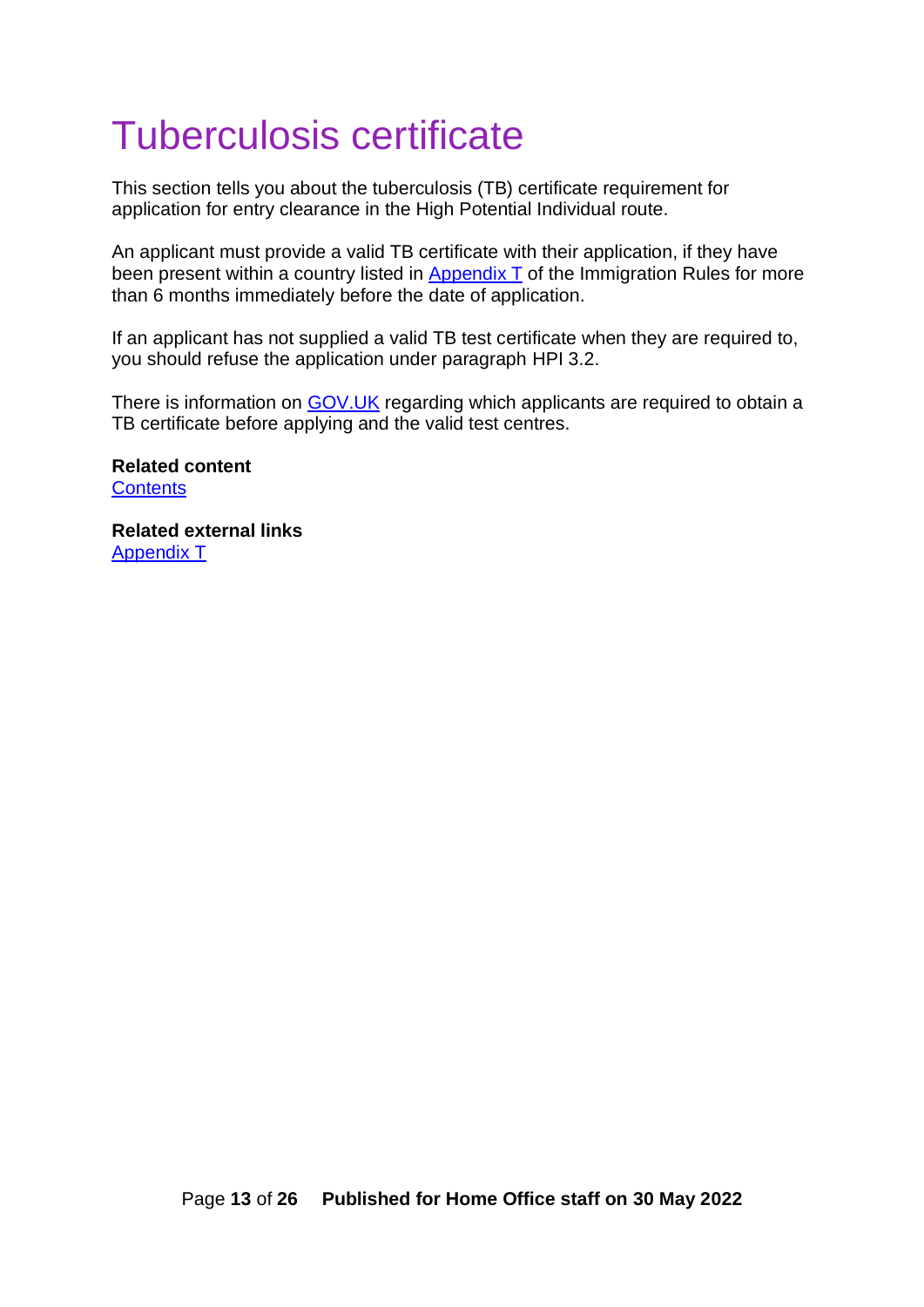# <span id="page-13-0"></span>Mandatory points requirement

This page provides an overview of how mandatory points are scored for a High Potential Individual.

Under paragraph HPI 4.1 an applicant must score 70 mandatory points against the following requirements:

| <b>Type of</b><br>application | <b>Relevant requirement to</b><br>be met        | <b>Relevant rules</b> | <b>Points</b> |
|-------------------------------|-------------------------------------------------|-----------------------|---------------|
| All applications              | <b>Global Universities List</b><br>degree       | HPI 5.1 to HPI 5.4    | 50            |
| All applications              | English language skills at<br>B1 (intermediate) | $HPI 6.1$ to HPI 6.3  | 10            |
| All applications              | <b>Financial requirement</b>                    | HPI 7.1 to HPI 7.4    | 10            |

If an applicant scores fewer than 70 mandatory points, you must refuse their application and explain which requirements have not been met and why.

#### **Related content**

**[Contents](#page-1-0)**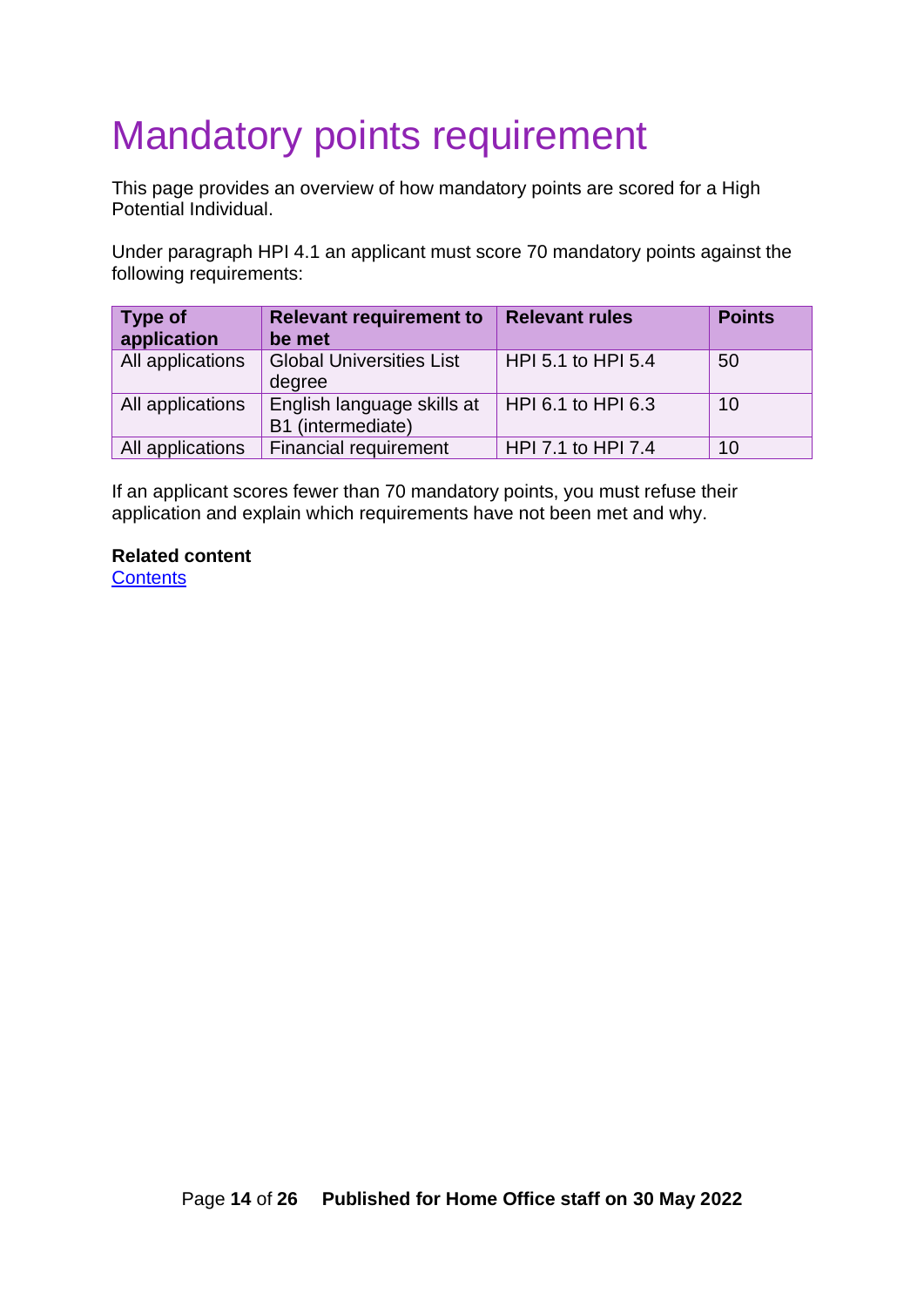# <span id="page-14-0"></span>Global Universities List degree

This section explains how to assess the Global Universities List degree requirement for High Potential Individuals.

The applicant must score 50 points for this requirement. To award these points, you must be satisfied the application meets the requirements in paragraphs HPI 5.1 to HPI 5.4.

## <span id="page-14-1"></span>**Global Universities List**

The [Global Universities List \(GUL\)](https://www.gov.uk/government/publications/high-potential-individual-visa-global-universities-list) will be published annually by the Home Office on the Gov.UK website. The lists will consist of all non-UK universities that have been included within the Top 50 of at least two of the following ranking systems:

- Times Higher Education World University Rankings; and
- Quacquarelli Symonds World University Rankings; and
- The Academic Ranking of World Universities.

As each of the ranking lists are published in different months of the year (between June and September), the Home Office will compile and publish the Global Universities List, once all 3 rankings lists have been published.

## <span id="page-14-2"></span>**Eligible degree**

The applicant must have been awarded an overseas degree level qualification, in the 5 years immediately before the date of application, which has been verified by Ecctis as being equivalent to a UK bachelors, or UK postgraduate degree (normally Master's or PhD). Ecctis will also verify and confirm the date of award by providing the month and year of award in the Academic Qualification Level Statement.

The awarding institute must also be listed on the Global Universities List in respect of the year in which the qualification was awarded.

## <span id="page-14-3"></span>**Examples**

| <b>Scenario</b> | Date of<br><b>Application</b> | <b>Qualification</b> | Date of<br><b>Award as</b><br>confirmed<br>by Ecctis | <b>Institute</b>                | <b>Requirements</b><br>met                                                 |
|-----------------|-------------------------------|----------------------|------------------------------------------------------|---------------------------------|----------------------------------------------------------------------------|
| A               | 22 June<br>2022               | Master's             | 11 May<br>2019                                       | <b>University</b><br>of Toronto | Yes                                                                        |
| B               | 22 June<br>2022               | Master's             | 11 May<br>2017                                       | <b>University</b><br>of Toronto | $No$ – the date<br>of award is not<br>within the 5<br>years<br>immediately |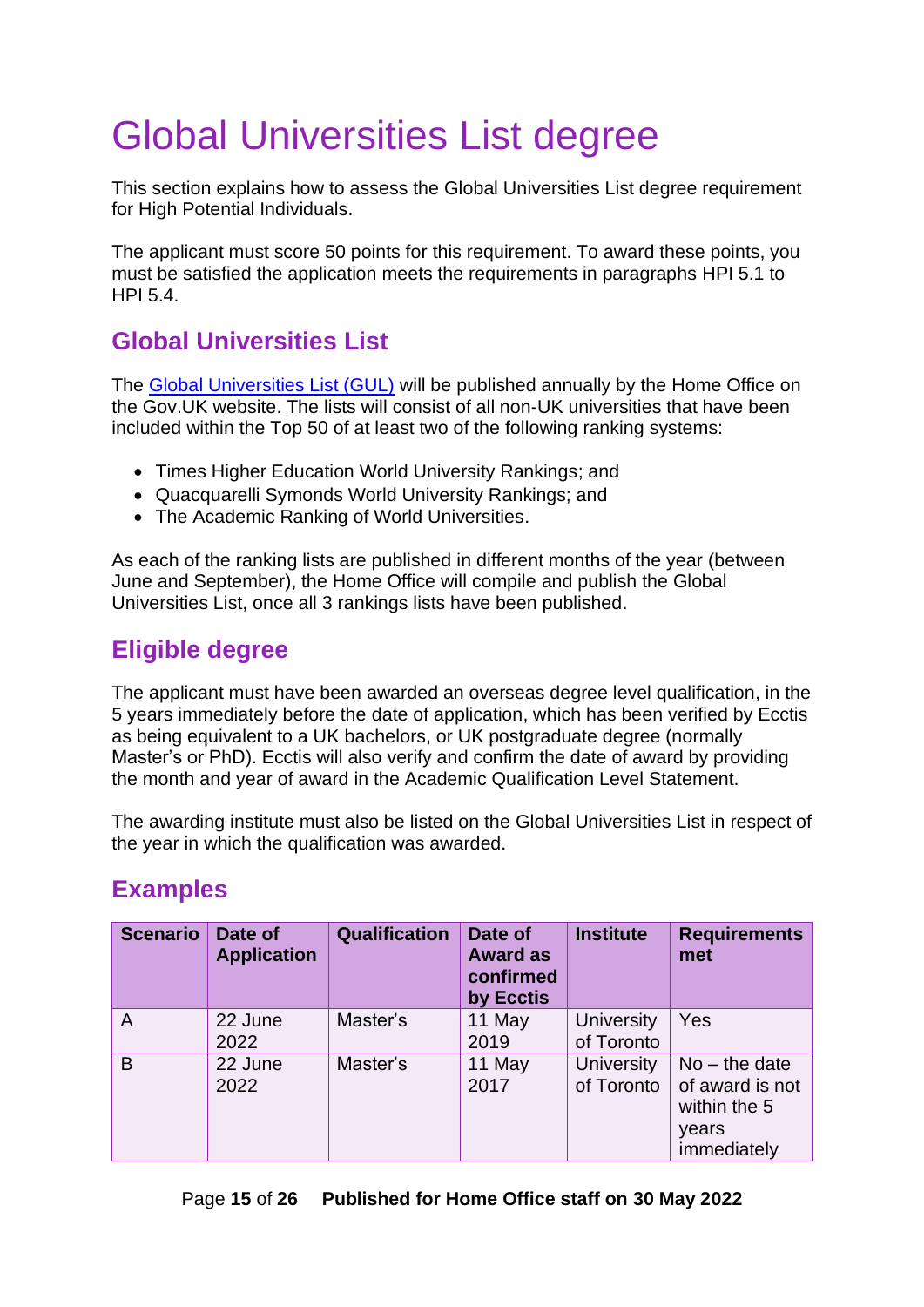| <b>Scenario</b> | Date of<br><b>Application</b> | <b>Qualification</b> | Date of<br><b>Award as</b><br>confirmed<br>by Ecctis | <b>Institute</b>                               | <b>Requirements</b><br>met                                                                                                                      |
|-----------------|-------------------------------|----------------------|------------------------------------------------------|------------------------------------------------|-------------------------------------------------------------------------------------------------------------------------------------------------|
|                 |                               |                      |                                                      |                                                | before date of<br>application                                                                                                                   |
| $\mathsf{C}$    | 22 June<br>2022               | Master's             | 30 August<br>2017                                    | Carnegie<br><b>Mellon</b><br><b>University</b> | $No - at the$<br>date of award<br>the institute is<br>not on the<br>Global<br><b>Universities</b><br>List published<br>on 1<br>November<br>2016 |

Scenario A - If an applicant submitted an application on 22 June 2022 and was seeking to rely on a Master's degree from the University of Toronto, awarded on 11 May 2019, this would meet the requirements as the qualification was awarded within the 5 years immediately before the date of application and the university appeared on the Global Universities List published on 1 November 2018.

Scenario B - If an applicant submitted an application on 22 June 2022 and was seeking to rely on a Master's degree from the University of Toronto, awarded on 11 May 2017, this would not meet the requirements as whilst the university appeared on the Global Universities List published on 1 November 2016, the qualification was not awarded within the 5 years immediately before the date of application.

Scenario C - If an applicant submitted an application on 22 June 2022 and was seeking to rely on a Master's degree from Carnegie Mellon University, awarded on 30 August 2017, this would not meet the requirements as whilst the qualification was awarded within the 5 years immediately before the date of application, the university did not appear on the Global Universities List published on 1 November 2016 which is used to assess qualifications awarded between 1 November 2016 to 31 October 2017.

## <span id="page-15-0"></span>**Checking qualifications**

The applicant will be relying on a recognised qualification awarded by an overseas institution, which Ecctis (formerly UK NARIC) must have verified as genuine and equivalent to a UK bachelors or UK postgraduate degree. The applicant must state the Ecctis reference number on the application form.

You must check the Ecctis UKVI Verification Portal. You will be asked to input the applicant's Ecctis reference number and date of birth. The portal will return one of four outcomes. It will also return the UK equivalency of the qualifications and the month and year of award.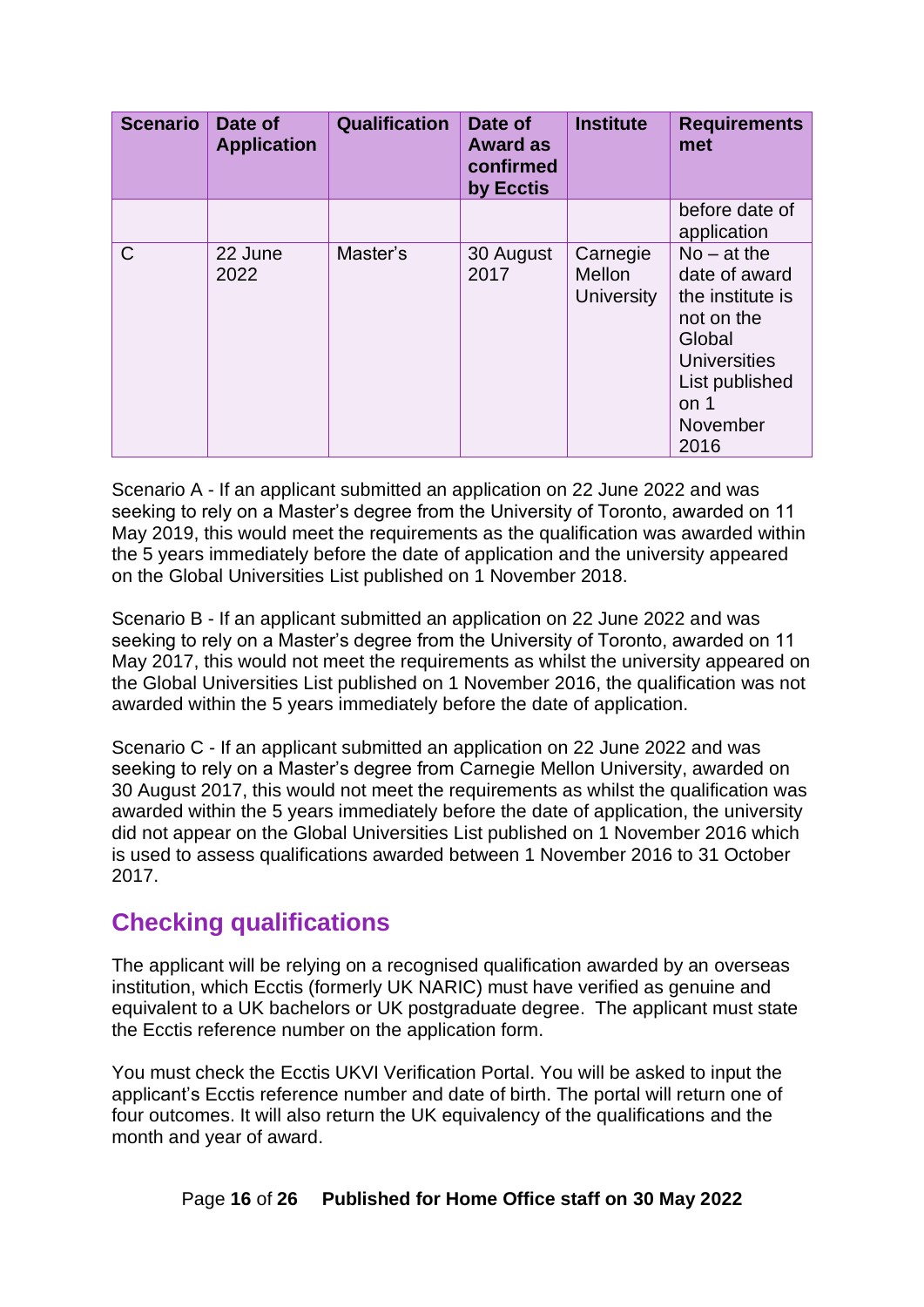| <b>Outcome</b>                                                              | <b>What it means</b>                                                                        | <b>Caseworker action</b>                                                                   |
|-----------------------------------------------------------------------------|---------------------------------------------------------------------------------------------|--------------------------------------------------------------------------------------------|
| 'Verified as genuine' and<br>equivalency is 'bachelors,<br>Master's or PhD' | Qualification is genuine<br>and meets the standard<br>of at least a UK<br>bachelors.        | Check that the institute<br>appears on the applicable<br><b>Global Universities List.</b>  |
| 'Verified as genuine' and<br>any other equivalency                          | Qualification is genuine<br>but does not meet the<br>standard of at least a UK<br>bachelors | Award 0 points for the<br>qualification.                                                   |
| 'Unable to verify'                                                          | Qualification may or may<br>not be genuine.                                                 | Request evidence of the<br>qualification from the<br>applicant.                            |
| 'Does not match the<br>institution's records'                               | Applicant has not shown<br>that they have the<br>qualification.                             | Award 0 points for the<br>qualification.<br>Refer to guidance on false<br>representations. |

An example of when Ecctis may be unable to verify a qualification could be where the overseas university no longer exists, due to military conflict.

If the Ecctis reference number is incorrect, this may have been a simple error. You should check the application to see if the correct number has been provided elsewhere. If not, you should contact the applicant to give them an opportunity to provide the correct number.

#### **Related content**

**[Contents](#page-1-0)** 

**Related external links** [Global Universities List \(GUL\)](https://www.gov.uk/government/publications/high-potential-individual-visa-global-universities-list)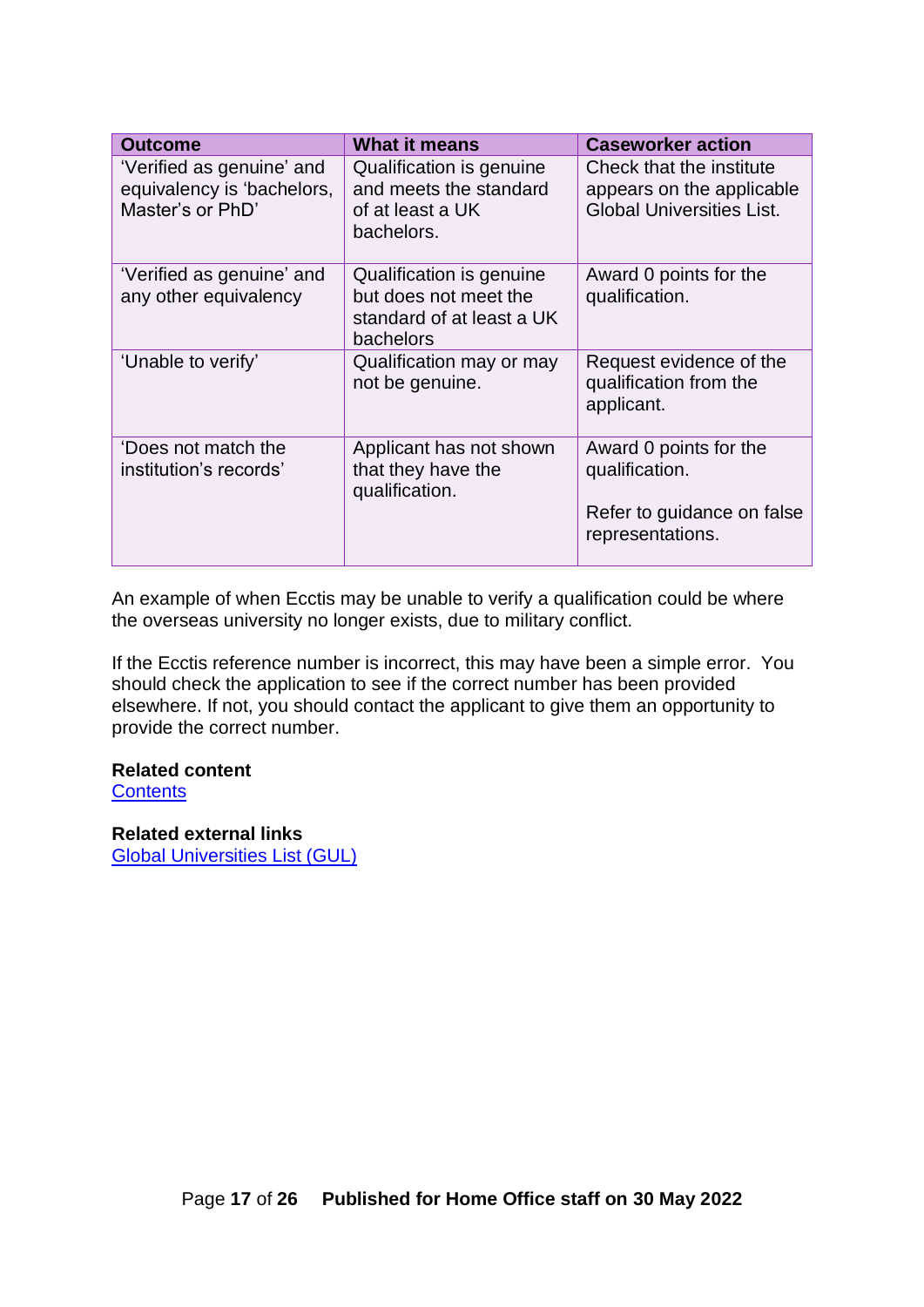## <span id="page-17-0"></span>English language requirement

This section explains how to assess the English language requirement for High Potential Individuals.

The applicant must score 10 points for English language skills equivalent to level B1 of the Common European Framework of References for English language in all 4 components (reading, writing, speaking and listening). To award these points, you must be satisfied the application meets the requirements in paragraphs HPI 6.1 to HPI 6.3 and [Appendix English Language.](https://www.gov.uk/guidance/immigration-rules/immigration-rules-appendix-english-language)

To assess whether the requirement is met, you should refer to the English language guidance.

**Related content [Contents](#page-1-0)** 

**Related external links** English language requirement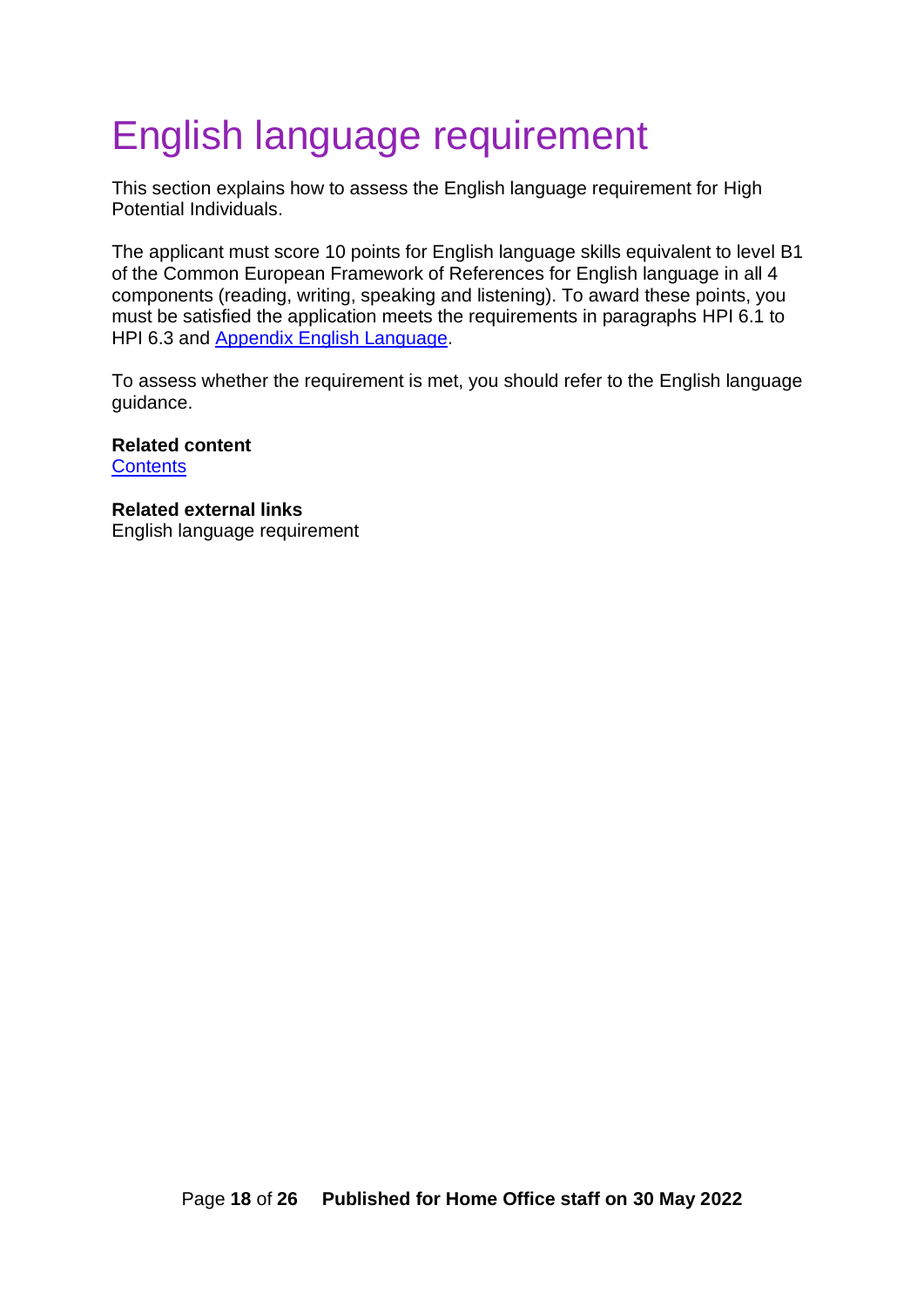## <span id="page-18-0"></span>Financial requirement

This section explains how to assess the financial requirement for High Potential Individuals.

An applicant will automatically meet the financial requirement when they are applying for permission to stay in the UK, having been in the UK for at least 12 months with permission on the date of application. See the financial requirement guidance for details on how to consider this.

When the applicant is applying for entry clearance, or for permission to stay and has been in the UK for less than 12 months, an applicant can meet the financial requirement by:

• providing evidence showing they have held funds of at least £1,270 for a 28 day period as set out in the financial requirement guidance.

#### **Related content [Contents](#page-1-0)** Financial requirement guidance

**Related external links** [Appendix Finance](https://www.gov.uk/guidance/immigration-rules/immigration-rules-appendix-finance)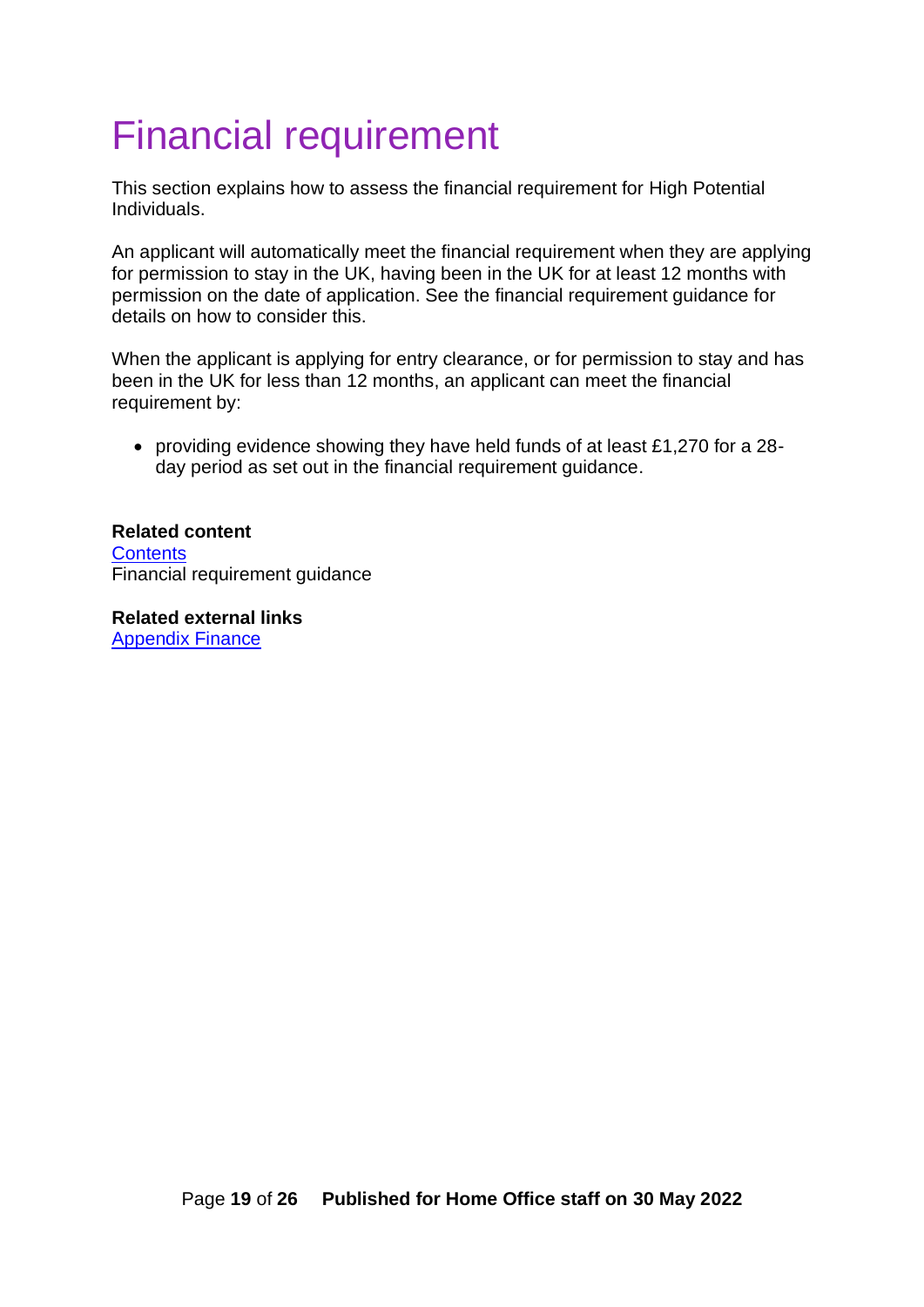## <span id="page-19-0"></span>Grant or refuse

This section tells you how to grant or refuse an application under the High Potential Individual route.

The actions you must take will depend on the type of application:

- entry clearance
- permission to enter
- permission to stay

## <span id="page-19-1"></span>**Period of permission granted**

If the applicant meets the validity, suitability and eligibility requirements and was awarded 50 points for relying on a PhD or other doctoral level qualification to meet the Global Universities List degree requirement, you must grant entry clearance or permission to stay for 3 years.

If the applicant meets the requirements and was awarded 50 points for relying on another degree qualification (for example, bachelors or Master's) to meet the Global Universities List degree requirement, you must grant entry clearance or permission to stay for 2 years.

You should grant entry clearance with effect from the date of decision.

Permission to stay is granted with effect from the date of decision.

## **Related content**

**[Contents](#page-1-0)**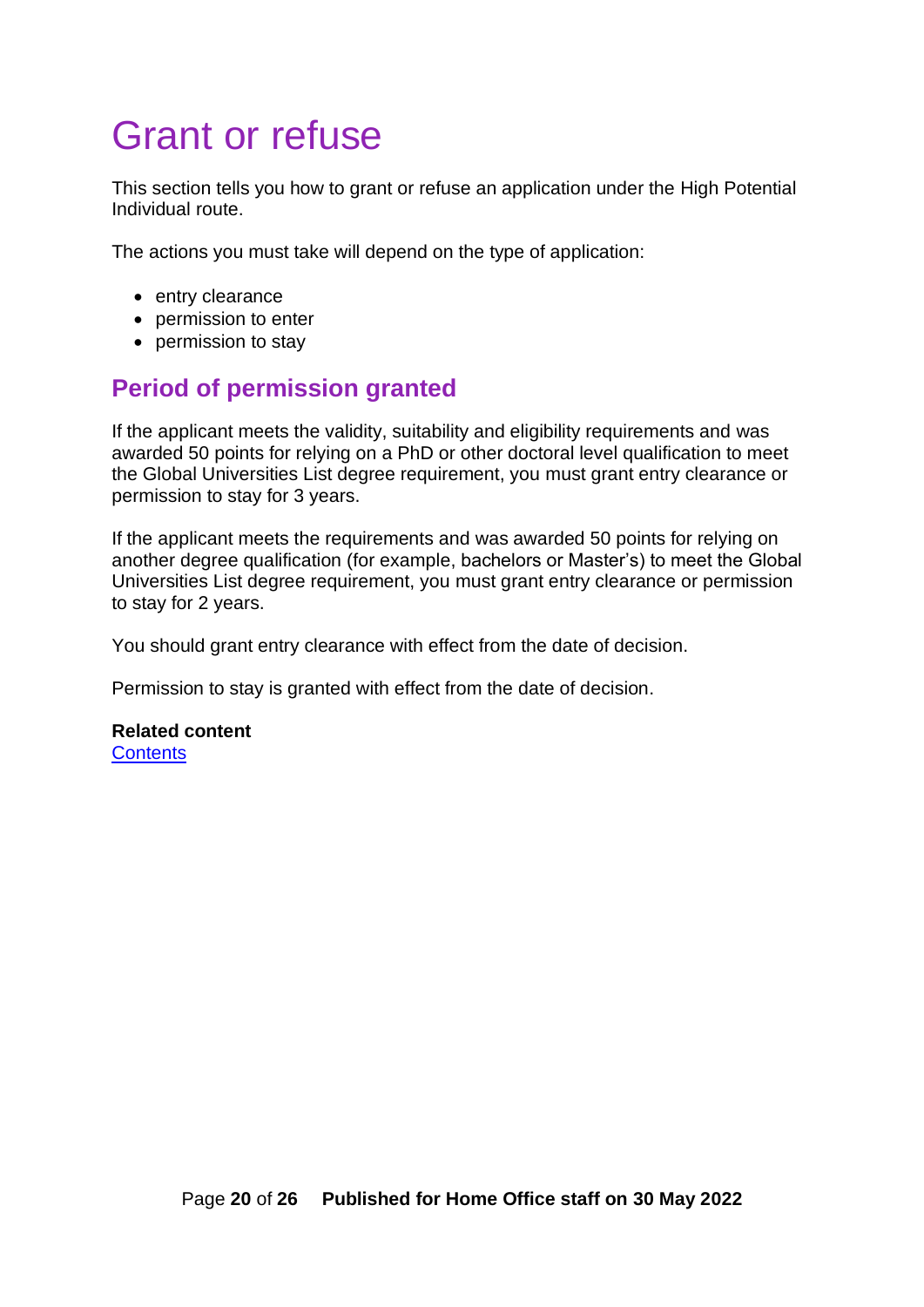# <span id="page-20-0"></span>**Conditions**

This section tells you about the conditions attached to a grant of entry clearance or permission to stay on the High Potential Individual route.

Applicants granted entry clearance or permission to stay in the High Potential Individual route are subject to the following conditions:

- they have no access to public funds
- work (including self-employment and voluntary work) is permitted, except work as a professional sportsperson (including as a sports coach)
- study is permitted, except study with an education provider which is a Student sponsor, and which would meet the approved qualification and level of study requirements of the Student route which are set out in [Appendix Student](https://www.gov.uk/guidance/immigration-rules/appendix-student)
- study is subject to the [ATAS](http://www.gov.uk/guidance/academic-technology-approval-scheme) condition in [Appendix](https://www.gov.uk/guidance/immigration-rules/immigration-rules-appendix-atas-academic-technology-approval-scheme-atas) ATAS
- they must register with the police, if they are required to do so by Part 10 of the [Immigration Rules](https://www.gov.uk/guidance/immigration-rules/immigration-rules-part-10-registering-with-the-police)

A High Potential Individual is allowed to study, subject to the conditions set out above, but they must obtain an Academic Technology Approval Scheme (ATAS) certificate for the course or research they intend to undertake and present it to their education provider before they start their study if:

- they are not a national of the countries listed in Appendix ATAS 3.1
- their course is in a subject listed in Appendix ATAS 4.1 and it either:
	- o leads to of study or research which is part of an overseas postgraduate qualification

If their course (or research) completion date is postponed or delayed for more than 3 calendar months or there are any changes to the course contents (or the research proposal), they must apply for a new ATAS certificate within 28 calendar days and must provide a printout of the new certificate to their education provider promptly: see Appendix ATAS.

## <span id="page-20-1"></span>**Professional sportsperson condition**

High Potential Individuals are not permitted to engage in professional sport (including coaching) during their permission but are able to participate in amateur sport (i.e. engages in a sport or creative activity solely for personal enjoyment and not seeking to derive a living from the activity). Professional Sportsperson is defined in paragraph [6 of the Immigration Rules \(Immigration Rules: introduction\).](https://www.gov.uk/guidance/immigration-rules/immigration-rules-introduction)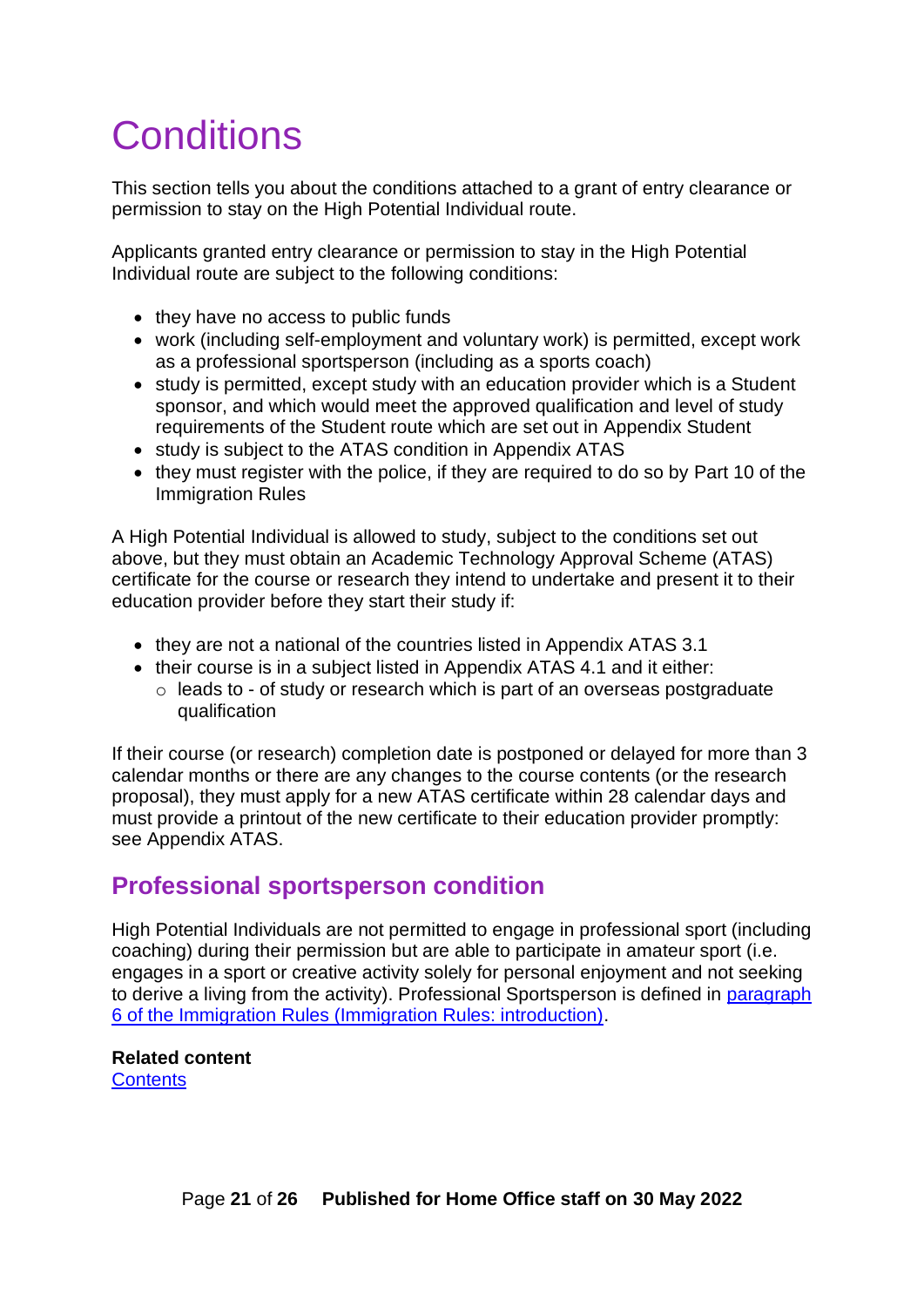# <span id="page-21-0"></span>eVisas (digital status)

EEA nationals making an application using the UK Immigration: ID Check app will be given an eVisa (digital status) if they are granted permission.

Other EEA and non-EEA nationals will be given a biometric residence permit if they are granted permission.

You will need to select the correct grant template.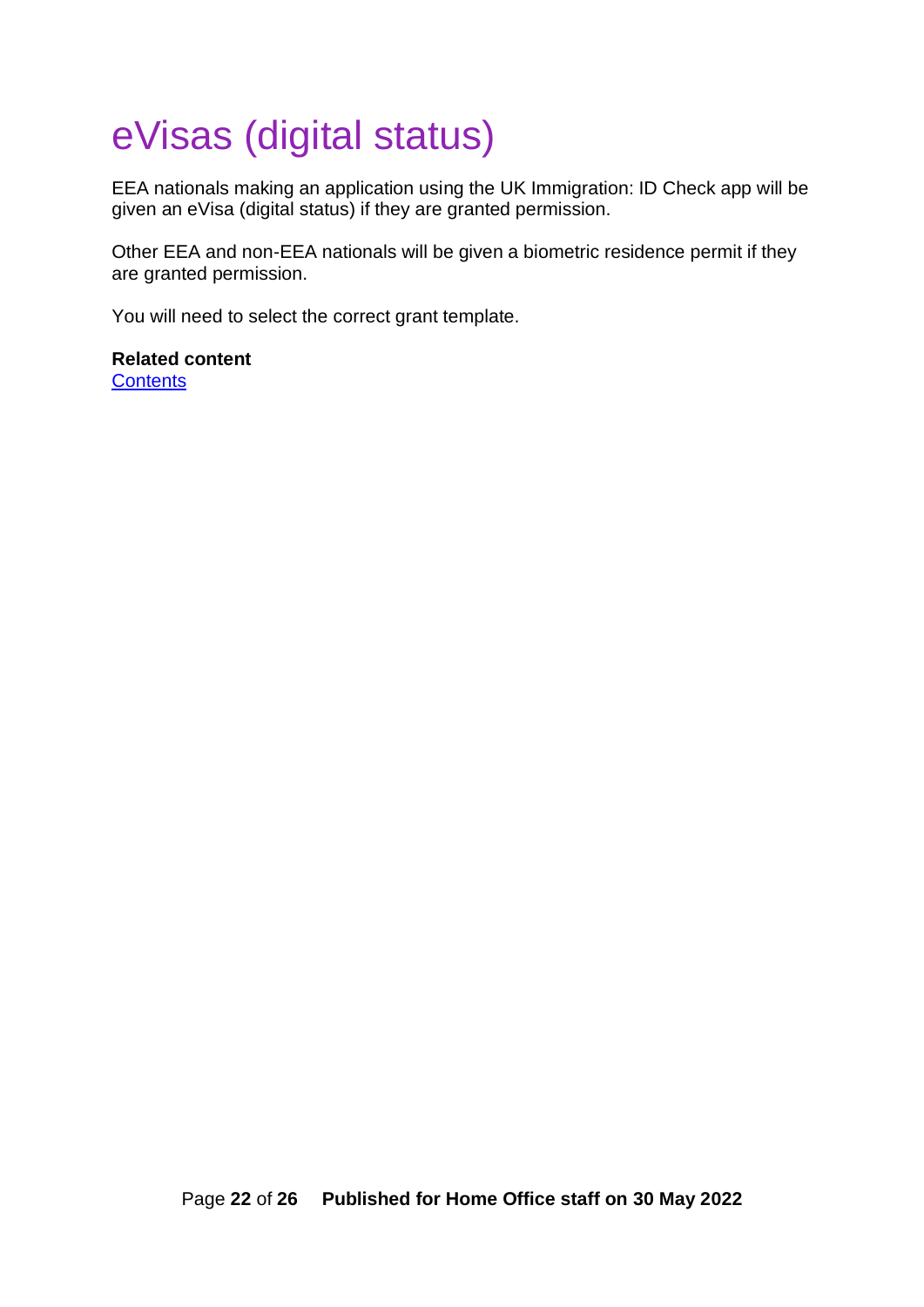## <span id="page-22-0"></span>Grant or refuse entry clearance

This section tells you how to grant or refuse entry clearance on the High Potential Individual route.

#### <span id="page-22-1"></span>**Endorsements for grant**

You must use the following endorsement:

• HIGH POTENTIAL INDIVIDUAL

The category is High Potential Individual route.

#### <span id="page-22-2"></span>**Biometric information for entry clearance**

Successful applicants for entry clearance are given either an eVisa or a biometric resident permit (BRP). If the entry clearance application is successful, you must give those given a BRP a 90-day visa to allow them to collect their BRP after they have arrived in the UK.

#### <span id="page-22-3"></span>**Refuse entry clearance**

You must refuse the application if you are not satisfied the applicant has met all the suitability and eligibility requirements of Appendix High Potential Individual.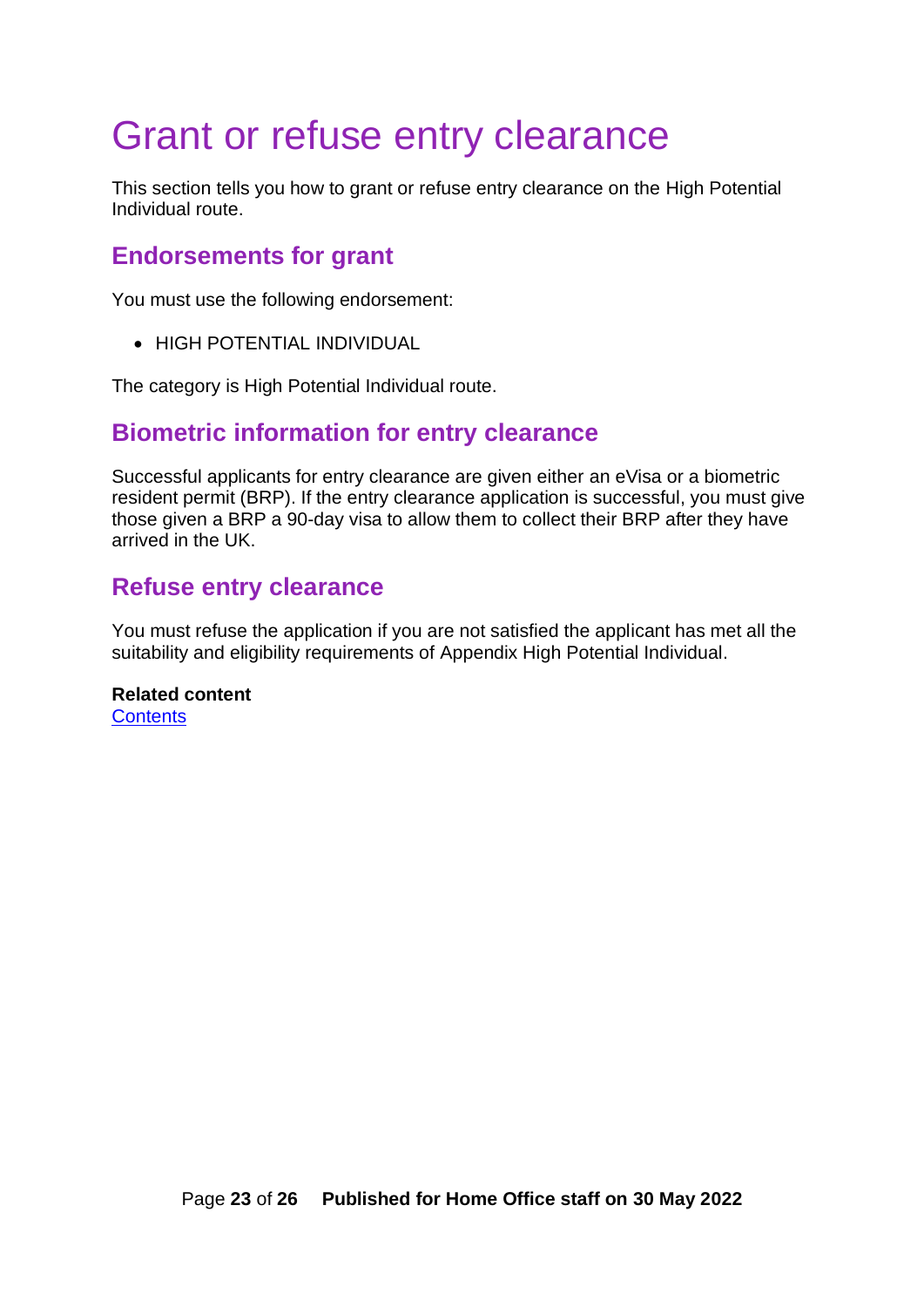## <span id="page-23-0"></span>Refuse entry at UK port

You must refuse permission to enter under paragraph 9.14.1 of the Immigration Rules if someone seeks entry as a High Potential Individual without a valid UK entry clearance or permission to stay for this purpose.

If you are considering cancelling an applicant's entry clearance or permission to stay as a High Potential Individual, you must refer to [Part 9 of the Immigration Rules.](https://www.gov.uk/guidance/immigration-rules/immigration-rules-part-9-grounds-for-refusal)

**Related content [Contents](#page-1-0)** 

**Related external links** [Part 9 of the Immigration Rules](https://www.gov.uk/guidance/immigration-rules/immigration-rules-part-9-grounds-for-refusal)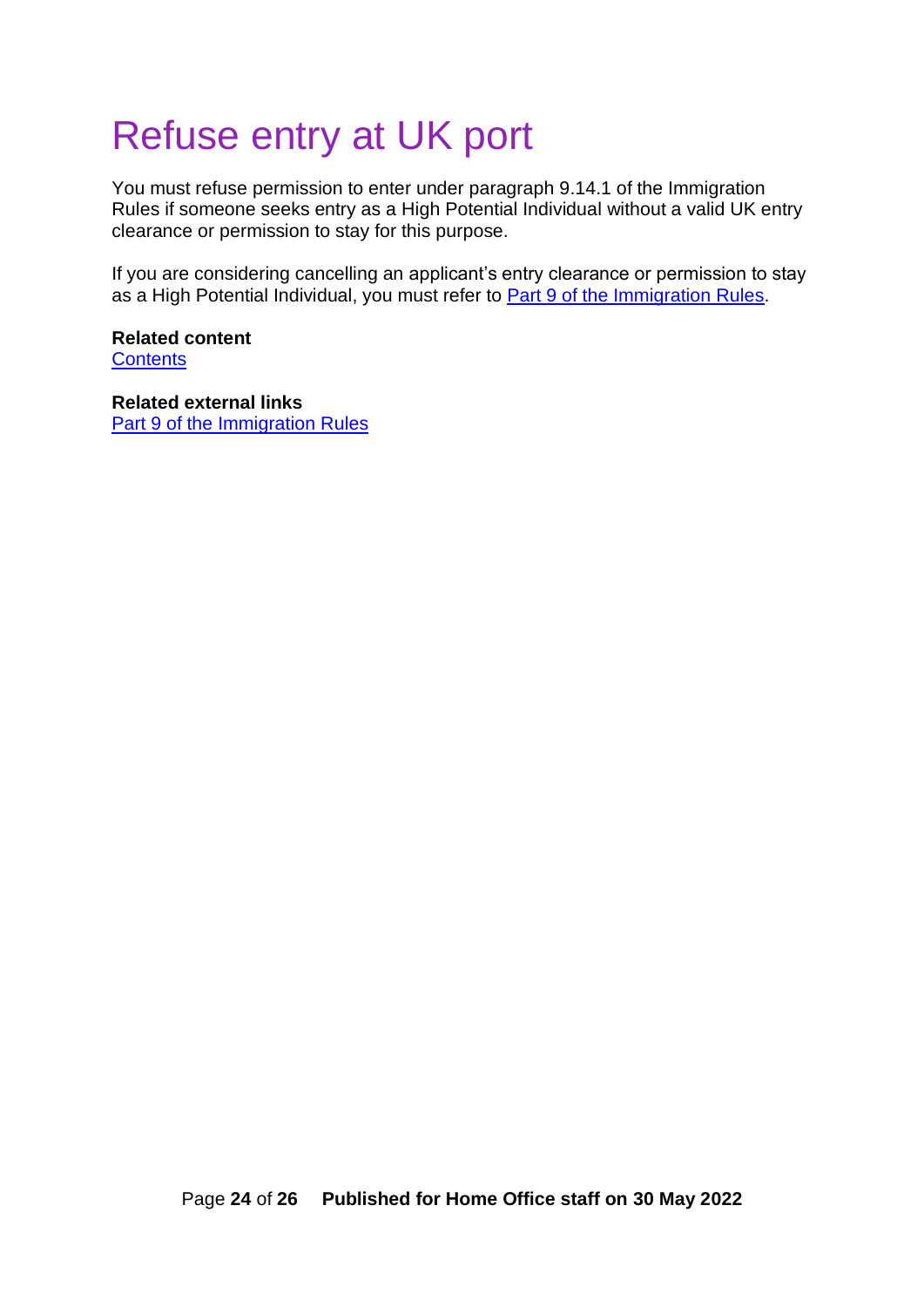## <span id="page-24-0"></span>Grant or refuse permission to stay

This section tells you how to grant or refuse permission to stay on the High Potential Individual route.

You should select the correct grant template in Atlas based on whether the applicant is being given an eVisa or a BRP and based on their period of grant.

## <span id="page-24-1"></span>**Rights of appeal and administrative review**

If an application for entry clearance or permission to stay is refused there is no right of appeal against that decision. However, if they think the Home Office has made a casework error in considering their application, they can apply for an administrative review: see [Appendix AR.](https://www.gov.uk/guidance/immigration-rules/immigration-rules-appendix-ar-administrative-review)

**Related content [Contents](#page-1-0)** 

**Related external links** [Appendix AR](https://www.gov.uk/guidance/immigration-rules/immigration-rules-appendix-ar-administrative-review)